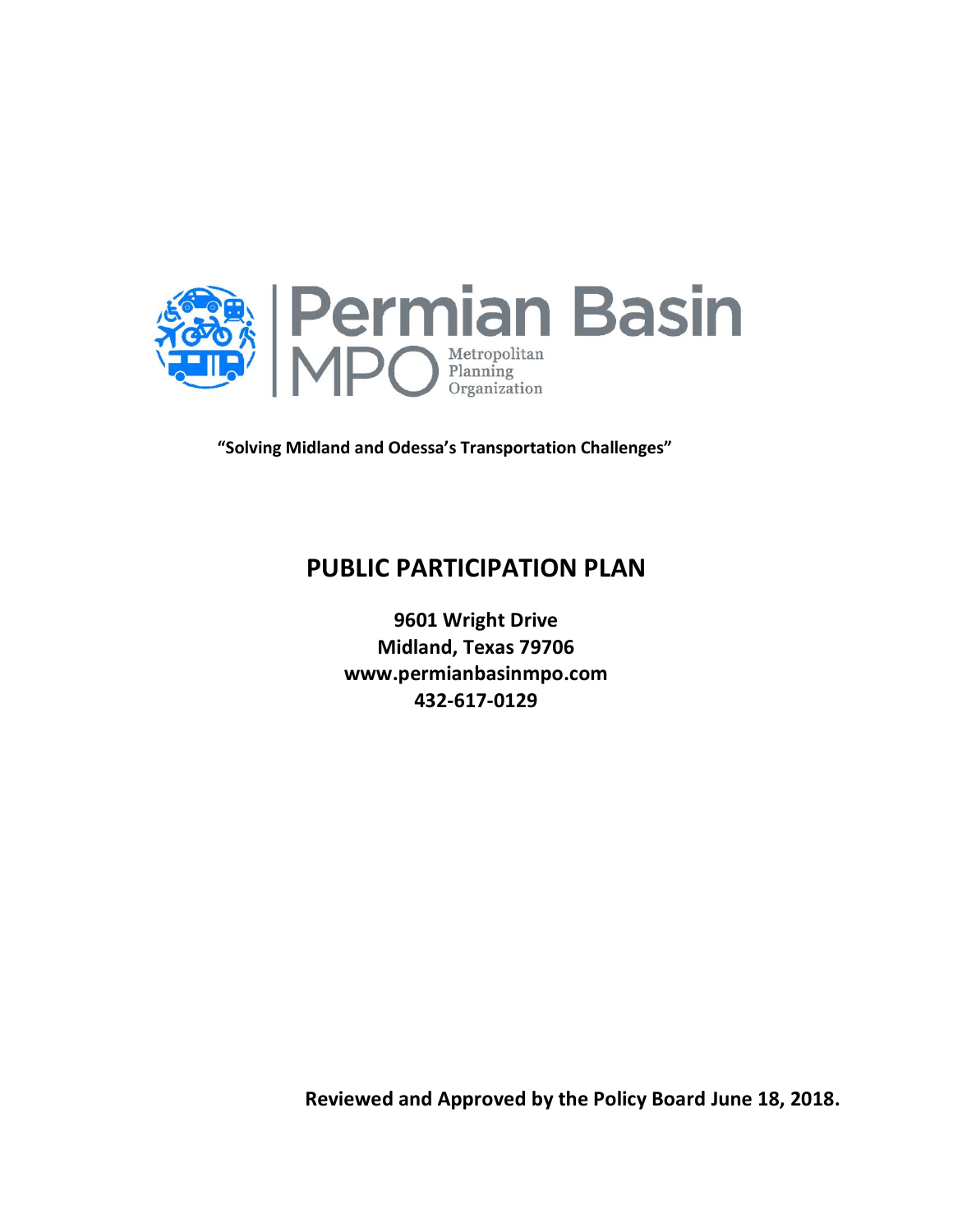## *TABLE OF CONTENTS*

| PUBLIC PARTICIPATION PROCESS EVALUATION16     |
|-----------------------------------------------|
| <b>COMMONLY USED TRANSPORTATION TERMS AND</b> |
|                                               |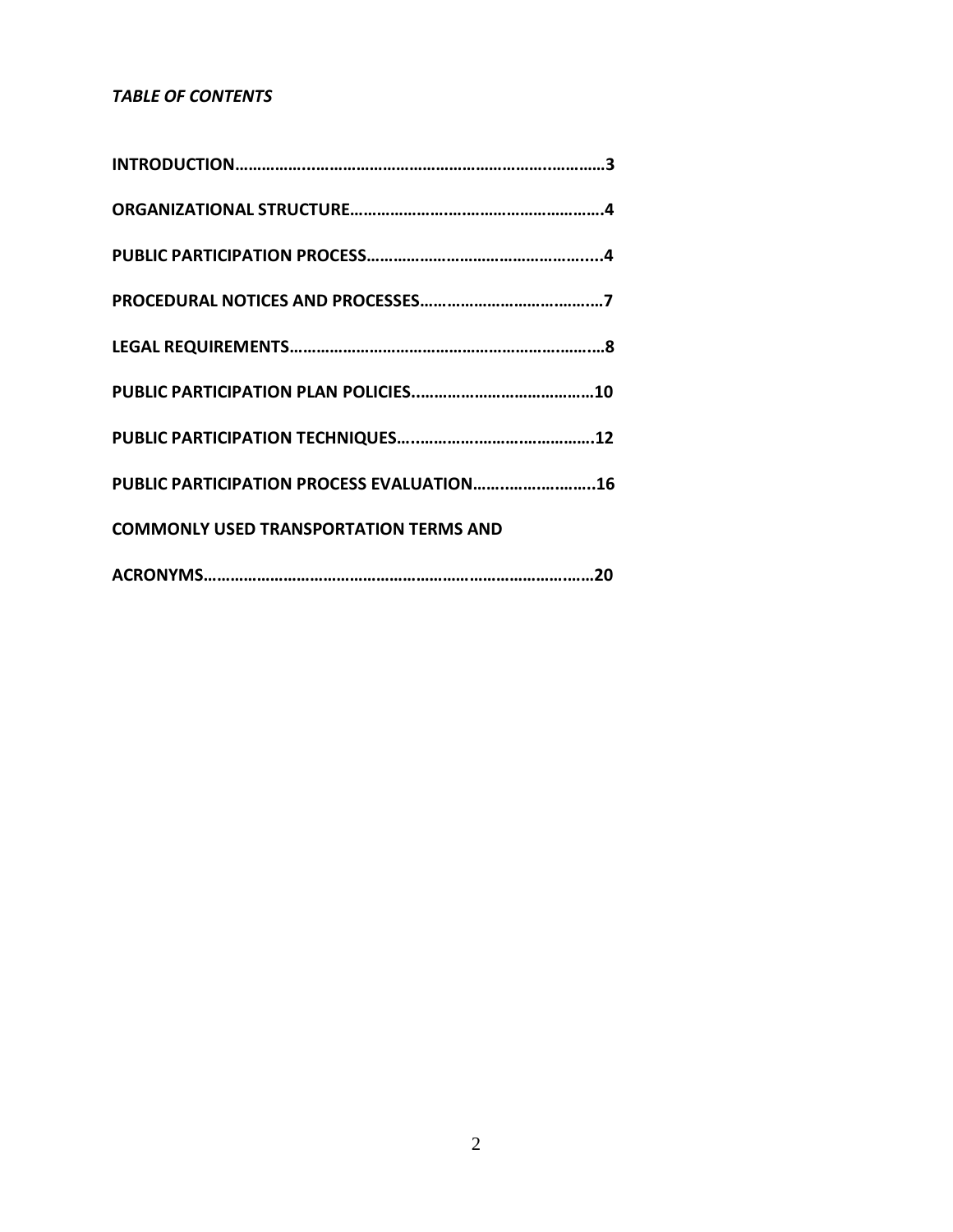## **INTRODUCTION**

The Permian Basin Metropolitan Planning Organization (MPO) is the regional transportation planning organization responsible for working with local, state, and federal governments, as well as the private and public sectors, to coordinate the transportation and land use planning processes in the Metropolitan Area Boundary (MAB). The MAB, shown below, includes the Cities of Odessa and Midland and portions of Ector, Martin, and Midland counties. The Permian Basin MPO is the organization that sets the transportation priorities by bringing together government entities within the urban area boundary to make *continuing, cooperative, and comprehensive* transportation decisions. The Public Participation Process (PPP) emphasizes the importance of early, on-going public involvement in the transportation planning process. Early public involvement enables the MPO to make more informed decisions, improve quality through collaborative efforts, and build mutual understanding and trust between the MPO and the public. The PPP outlines various tools and schedules for public involvement in the development of various planning documents.



It is the intent of the Permian Basin MPO that the PPP provides the greatest possible involvement in the transportation planning process and that it be implemented in a continuous, proactive manner and adheres to the principles of Environmental Justice and Title VI of the Civil Rights Act.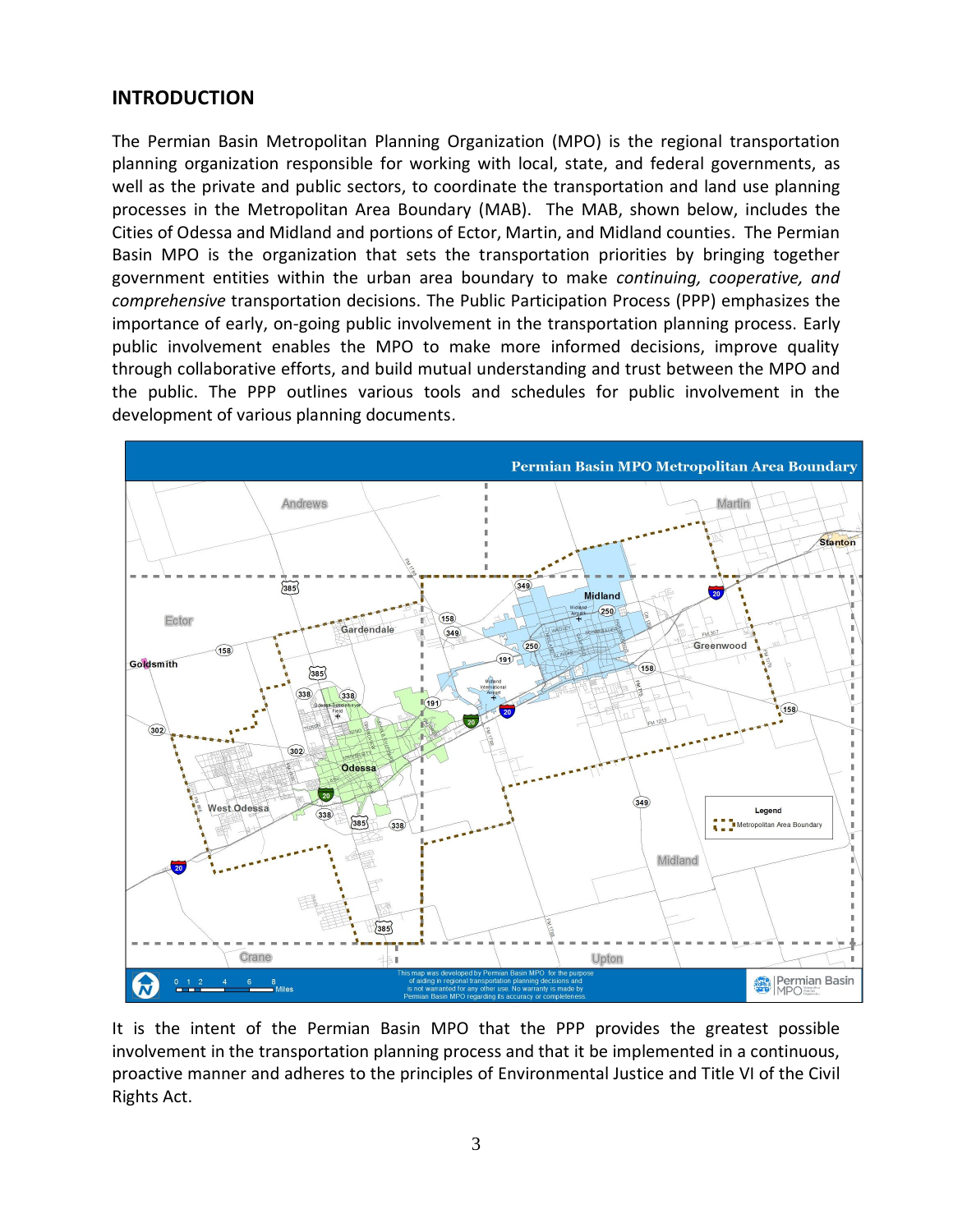# **ORGANIZATIONAL STRUCTURE**

Representatives from the Texas Department of Transportation (TxDOT), Ector County, Martin County, Midland County, City of Odessa, City of Midland, Midland-Odessa Urban Transit District (MOUTD), and the public are represented on various committees that are a part of the Permian Basin MPO:

- **Permian Basin MPO Policy Board –** This is the governing body for the MPO and provides a forum for cooperative decision making and policy guidance. The Policy Board sets the priorities for the transportation projects in the Permian Basin MPO MAB. They also provide direction to the Permian Basin MPO Executive Director.
- **Permian Basin MPO Technical Advisory Committee (TAC) –** This group is composed of technical staff of key local transportation partners. Meetings are held to discuss transportation related issues and to provide technical analysis of planning activities for the Policy Board.
- **Permian Basin MPO Staff –** The MPO Staff is responsible for performing the administrative and technical services necessary to effectively and efficiently operate the MPO on a day-to-day basis.

The Permian Basin MPO Policy Board and TAC meet once per month at the Permian Basin MPO offices located at 9601 Wright Drive, Suite 1, Midland, Texas.

## **Mission and Vision Statements**

#### **Permian Basin MPO Mission Statement**

*Provide leadership to the region in the planning, funding, and development of a safe, efficient multimodal transportation system.*

#### **Permian Basin MPO Vision Statement**

*To develop a sustainable multimodal transportation system that meets the future needs of all users.*

## **PUBLIC PARTICIPATION PROCESS**

## **General Guidelines**

The PPP is intended to provide direction for public involvement activities to be conducted by the Permian Basin MPO and contains the policies and techniques used by the MPO for public involvement. In its PPP, the Permian Basin MPO will:

1. Provide timely information about transportation issues and processes to citizens, affected public agencies, representatives of transportation agencies, private providers of transportation, other interested parties and segments of the community affected by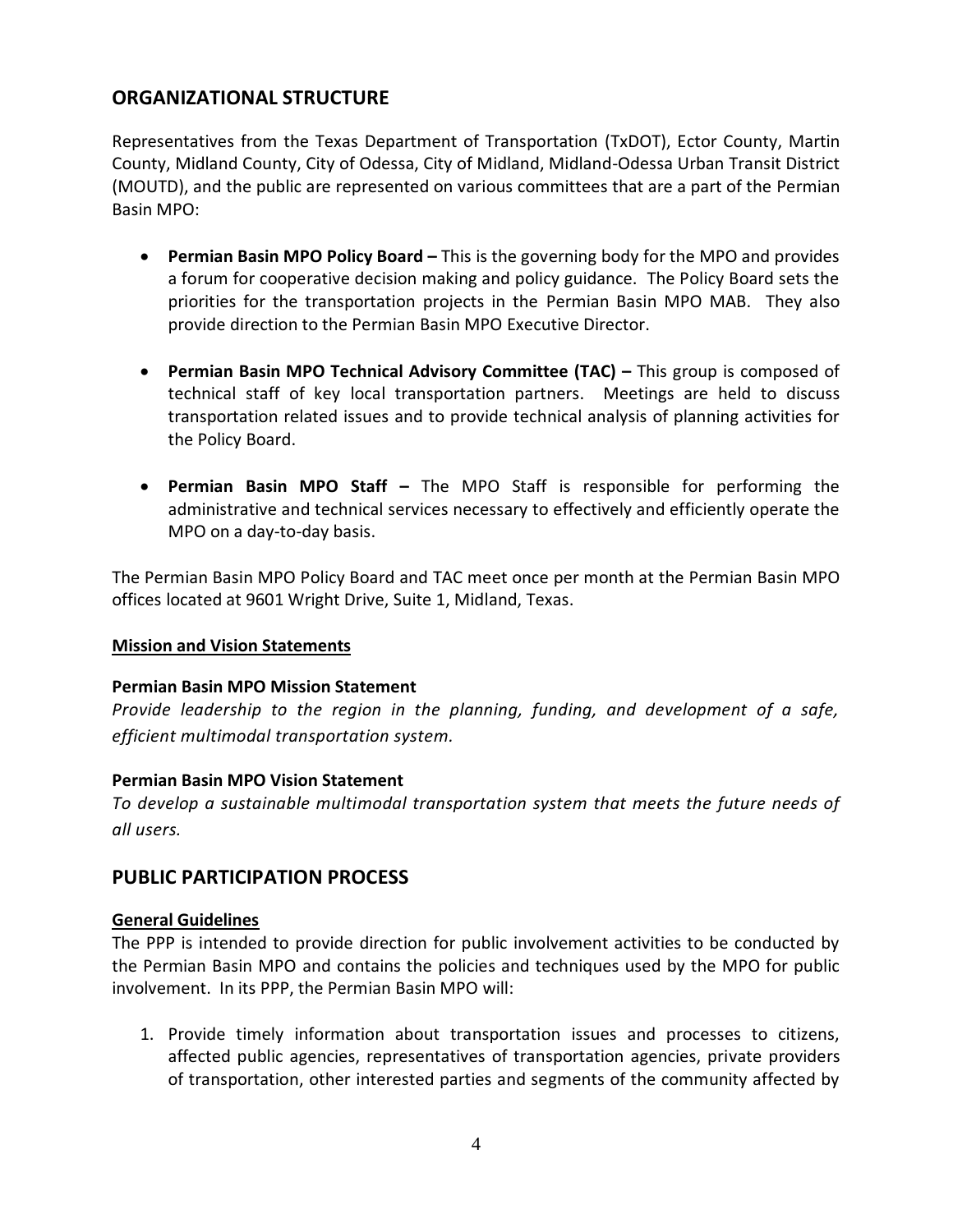transportation plans, programs and projects (including, but not limited to local jurisdiction concerns).

- 2. Provide reasonable public access to technical and policy information used in the development of the Metropolitan Transportation Plans (MTP), the Transportation Improvement Program (TIP), and other appropriate transportation plans and projects, and conduct open public meetings where matters related to transportation programs are being considered.
- 3. Give adequate public notice of public participation activities and allow time for public review and comment at key decision points, including, but not limited to, approval of the MTP, the TIP, and other appropriate transportation plans and projects. If the final draft of any transportation plan differs significantly from the one available for public comment by the Permian Basin MPO and raises new material issues, which interested parties could not reasonably have foreseen, an additional opportunity for public comment on the revisions will be made available.
- 4. When significant written and oral comments are received on the draft transportation plan (including the financial plan for the MTP and TIP) as a result of the PPP or the interagency consultation process required under MAP-21 and the FAST Act report on the disposition of comments shall be made part of the final plan.
- 5. Solicit the needs of those under-served by existing transportation systems, including but not limited to the transportation disadvantaged, minorities, elderly, persons with disabilities, and low-income households. MAP-21 and the FAST Act require that the MPO shall provide reasonable opportunities for affected public agencies, representatives of public transportation employees, freight shippers, providers of freight transportation services, private providers of transportation, representatives of users of public transportation, representatives of users of pedestrian walkways and bicycle transportation facilities, representatives of the disabled, and other interested parties with a reasonable opportunity to comment on the transportation planning process.
- 6. Provide a public comment period of 45 calendar days prior to the adoption of the PPP and/or any amendments. Notice of the comment period will be advertised in the *Midland Reporter-Telegram* and the *Odessa American* prior to the commencement of the 45-day comment period.
- 7. Provide a public comment period of not less than 30 calendar days prior to adoption of the MTP and the TIP, and a public comment period of not less than 10 calendar days prior to the adoption of any amendments.
- 8. Coordinate the PPP with statewide participation processes wherever possible to enhance public consideration of the issues, plans and programs, and reduce redundancies and costs.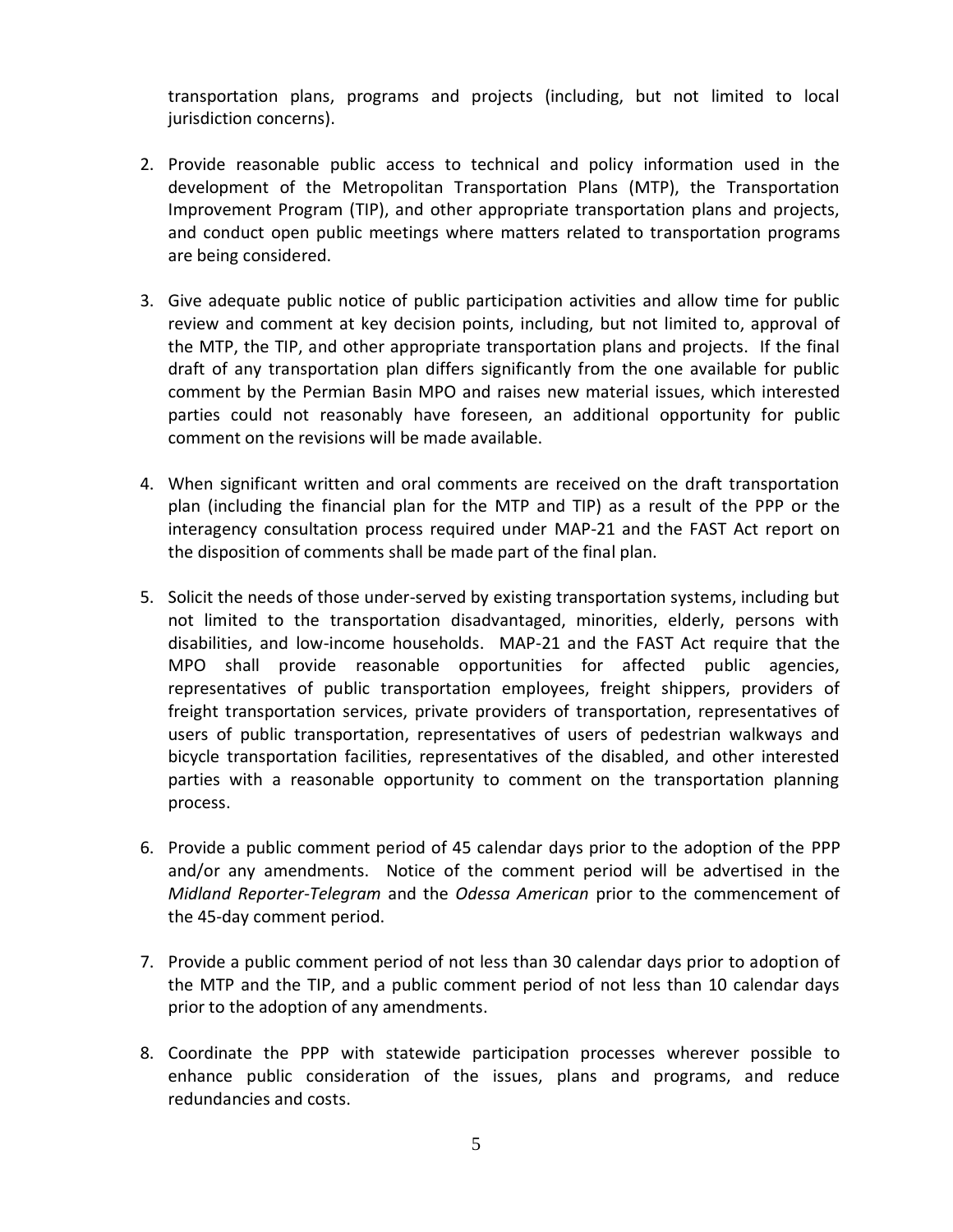#### **Environmental Justice**

Title VI of the 1964 Civil Rights Act (42 U.S.C. 2000d-1) states, "No person in the United States shall, on the grounds of race, color, or national origin, be excluded from participation in, be denied the benefits of, or be subjected to the discrimination under any program or activity receiving federal financial assistance." The Executive Order issued on Environmental Justice in 1994 further amplified Title VI by providing that, "each federal agency shall make achieving Environmental Justice part of its mission by identifying, as appropriate, disproportionately high and adverse human health or environmental effects of its programs, policies, and activities on minority populations and low-income populations." The Executive Order requires all federal agencies to establish internal policies to meet these requirements.

During the adoption of transportation plans, policies, and programs, it is Permian Basin MPO's policy to ensure fair and full participation in the transportation planning process by all citizens who may be potentially affected. Public outreach to low-income and minority populations will be made by maintaining a distribution mailing list of community organizations and leaders to invite them to participate in the transportation planning process.

Prior to the adoption of any update to the MTP, the MPO will identify low-income and minority populations by traffic analysis zones (TAZs) or by census tracts, so the effects or burdens of transportation programs on these groups can be reviewed and addressed to ensure transportation programs are distributed through the planning area in a fair and equitable manner.

#### **Limited English Proficiency Plan**

As a federally funded agency, the Permian Basin MPO recognizes the requirements for and benefits of developing and implementing a Limited English Proficiency (LEP) Plan as part of the PPP. Doing so will bring the MPO in compliance with Title VI of the Civil Rights Act of 1964 and its implementing regulations. Title VI states that no person shall be subjected to discrimination due to their race, color, or national origin. Executive Order 13166 entitled "Improving Access to Services for Persons with Limited English" further states that differing treatment based on a person's inability to speak, read or write English is a type of national origin discrimination and directs all federally funded agencies to public guidance to prevent such discrimination. (FTA Circular 4702.1B dated October 1, 2012.)

In 2013, the Permian Basin MPO updated the PPP, including developing an LEP Plan. The development process involved identification of population segments for which English is not the primary language. The LEP Plan includes elements such as addressing bi-lingual accommodations for written and verbal communications between the public and the MPO, how the "Four Factor Analysis" will be addressed, dissemination of documents, staff training, and continual monitoring and updating.

These communities include minorities, transit dependent citizens, low income, the elderly, and persons with disabilities. Staff activities will include, but not be limited to:

- participation in groups and coalitions serving within these communities;
- targeted communications with local media outlets;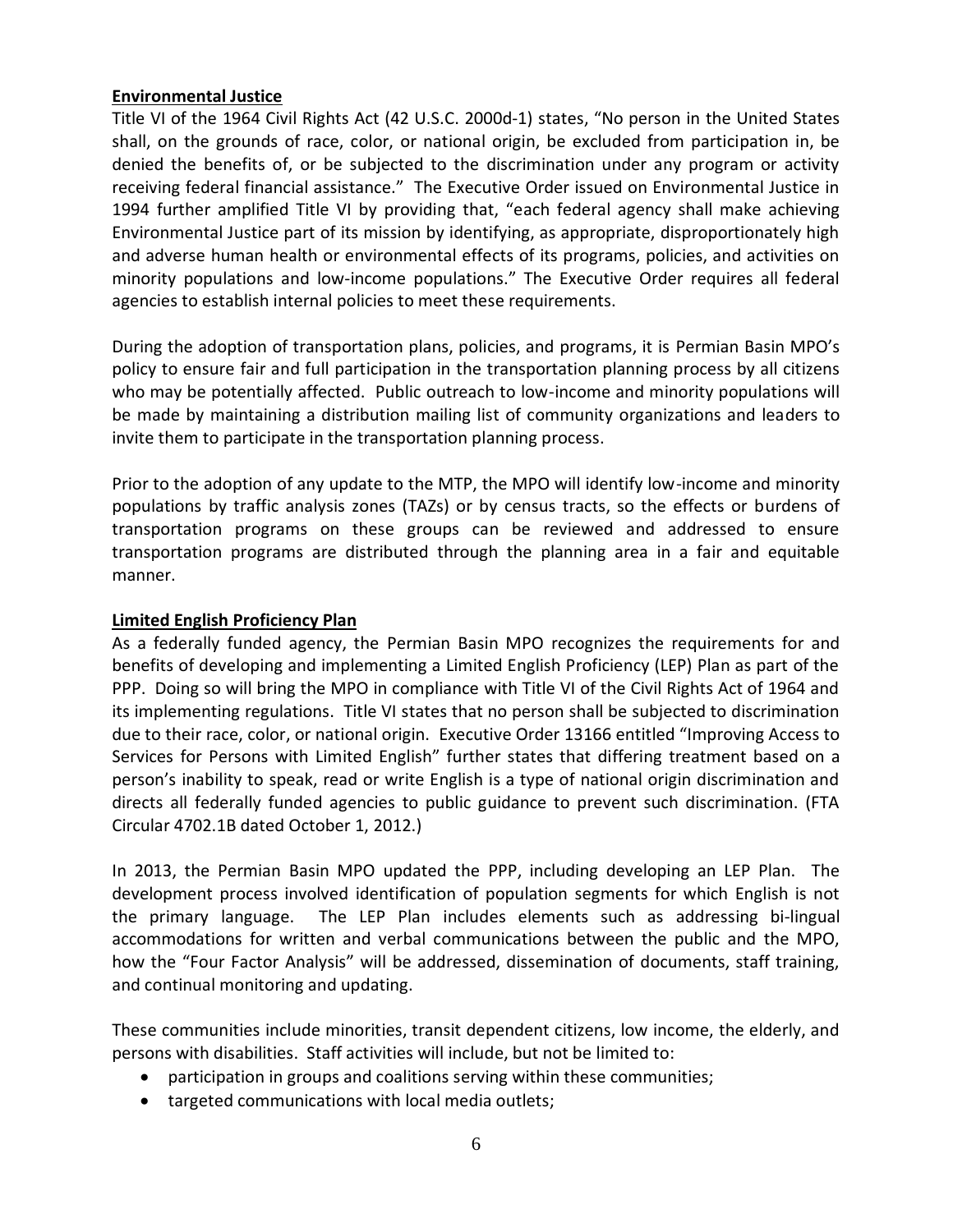- outreach meetings conducted at times and locations that are accessible to transit dependent or non-driving individuals when possible;
- publication of MPO documents in non-technical, web-based, or other easily accessible formats as necessary and appropriate for purposes of obtaining input and comments regarding the regional transportation planning processes.

The Permian Basin MPO's goal will be to ensure that all citizens have an equal opportunity to participate in the decision-making process.

# **PROCEDURAL NOTICES AND PROCESSES**

#### **Policy Board**

All meetings of the Permian Basin MPO Policy Board and all public meetings shall be held in compliance with the Texas Open Meetings Act as amended. Minutes of public meetings shall be retained by the MPO for a period of three (3) years. Current minutes of the public meetings will be maintained on the website [\(www.permianbasinmpo.com\)](http://www.permianbasinmpo.com/). The public will be given an opportunity to comment during every Policy Board and public meeting. All persons attending the Policy Board meeting or other public meetings will be asked to sign a roster that will be retained by the MPO. On a quarterly basis, the MPO may host the Policy Board meetings at a location within the stakeholder communities. These meetings provide transit-dependent citizens access to the Policy Board meetings since they are held on a designated transit route and begin at 3:00pm.

Notification of all Policy Board meetings and public comment periods shall be placed at least 72 hours in advance in the *Midland Reporter-Telegram* and the *Odessa American* newspapers and on the MPO website.

#### **Public Participation Process**

A minimum public comment period of 45 days will be established prior to the PPP adoption or amendment. The PPP shall be periodically reviewed by the MPO in terms of their effectiveness in assuring that the process provides full and open access to all.

Copies of the draft PPP will be placed at the Ector and Midland County Libraries, the City Secretaries' Offices of the Cities of Odessa and Midland, Martin County Courthouse, TxDOT Odessa District office, and on the Permian Basin MPO website [\(www.permianbasinmpo.com\)](http://www.permianbasinmpo.com/) during the 45-day public comment period. The draft PPP will also be made available during regular business hours at the Permian Basin MPO office located at 9601 Wright Drive, Suite 1 Midland, Texas 79706. The adopted PPP will remain on the website for ongoing reference by the public.

## **Metropolitan Transportation Plan**

The Metropolitan Transportation Plan (MTP) is a long-range planning document which identifies transportation projects and programs for the next 25-years. The MTP addresses various aspects of transportation, such as major streets and highways, traffic operations,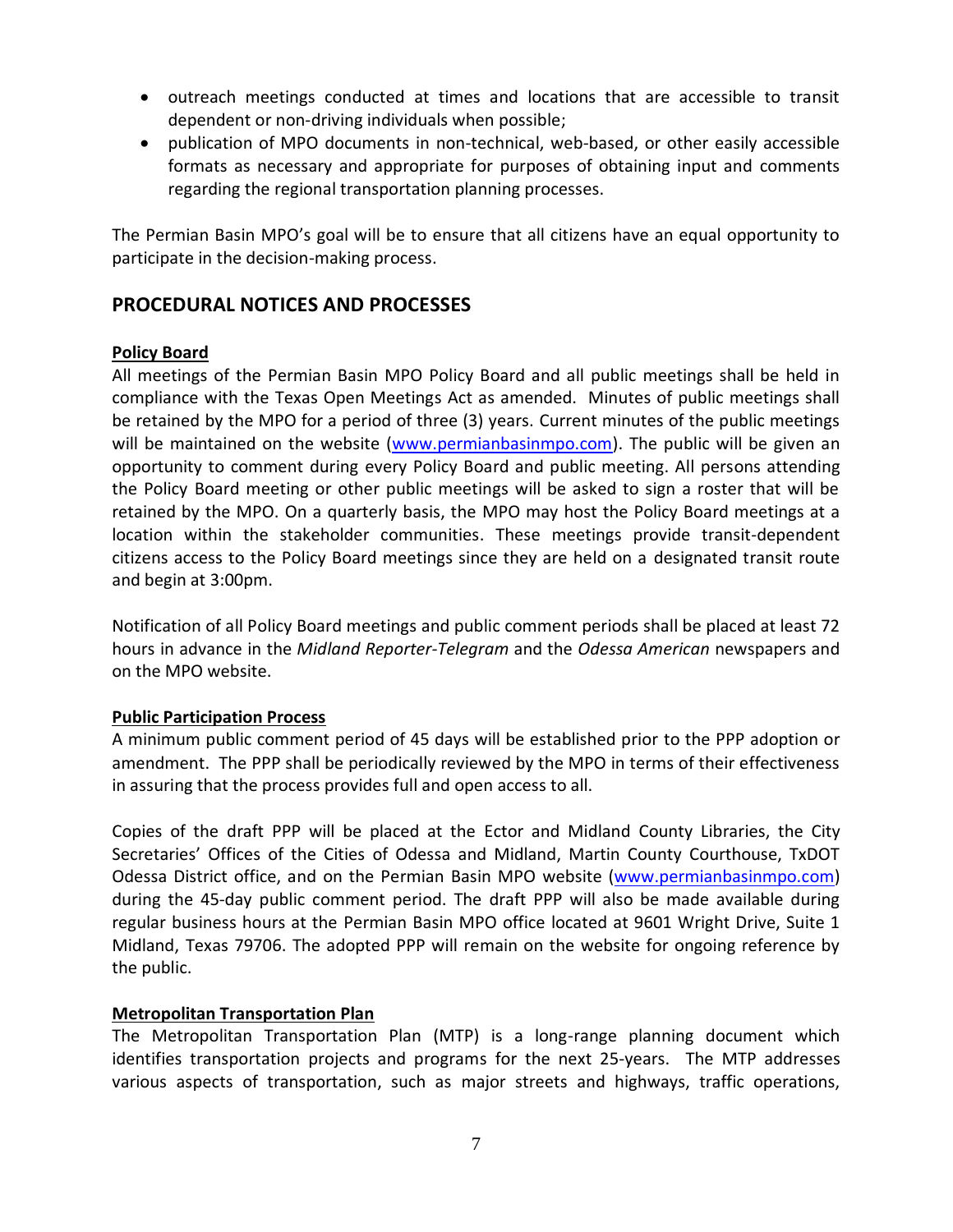maintenance, public transportation, freight, pedestrian and bicycle transportation. A new MTP is developed every five years.

At least one public meeting shall be held to present a new or amended MTP a minimum of 30 days prior to adoption. A 30-day public comment period shall be required for a new MTP and a 10-day comment period for amendments.

Copies of the draft MTP will be placed at the Ector and Midland County Libraries, the City Secretaries' Offices of the Cities of Odessa and Midland, Martin County Courthouse, TxDOT Odessa District office, and on the Permian Basin MPO website [\(www.permianbasinmpo.com\)](http://www.permianbasinmpo.com/) during the 30-day public review period (10 days for amendments to the MTP). The draft MTP will also be made available during regular business hours at the Permian Basin MPO Office located at 9601 Wright Drive, Suite 1 Midland, Texas 79706 throughout the 30-day public review period for a new MTP and 10-day public review period for amendments to the MTP. The adopted MTP will remain on the website for ongoing reference by the public.

#### **Transportation Improvement Program**

The Transportation Improvement Program (TIP) identifies and schedules transportation projects to be implemented in the Permian Basin MPO MAB. The TIP is updated every two years. At least one public meeting shall be held to present a new or amended TIP a minimum of 30-days prior to adoption. A 30-day public comment period shall be required for a new TIP and a 10-day comment period for amendments. All public notifications regarding a public TIP review and comment period will contain the following language: "*This public notice will satisfy the Program of Projects public participation requirement as part of the FTA's Section 5307 funding grant"*

Copies of the draft TIP will be placed at the Ector and Midland County Libraries, the City Secretaries' Offices of the Cities of Odessa and Midland, Martin County Courthouse, TxDOT Odessa District office, and on the Permian Basin MPO website [\(www.permianbasinmpo.com\)](http://www.permianbasinmpo.com/) during the 30-day public review period (10 days for amendments to the TIP). The draft TIP will also be made available during regular business hours at the Permian Basin MPO office located at 9601 Wright Drive, Suite 1 Midland, Texas 79706 throughout the 30-day public review period for a new TIP and a 10-day public comment period for amendments to the TIP. The adopted TIP will remain on the website for ongoing reference by the public.

## **LEGAL REQUIREMENTS**

## **Moving Ahead for Progress in the 21st Century Act**

In July 2012 the Moving Ahead for Progress in the 21st Century (MAP-21) was signed into law. With guaranteed funding for highways, highway safety, and public transportation, the bill authorized transportation programs and projects for the two-year period of 2012-2014. The three previous landmark bills that brought surface transportation into the 21st century – the Intermodal Surface Transportation Efficiency Act of 1991 (ISTEA), the Transportation Equity Act for the 21st Century (TEA-21) and the Safe, Accountable, Flexible, Efficient Transportation Equity Act: A Legacy for Users (SAFETEA-LU), shaped the highway program to meet the nation's changing transportation needs.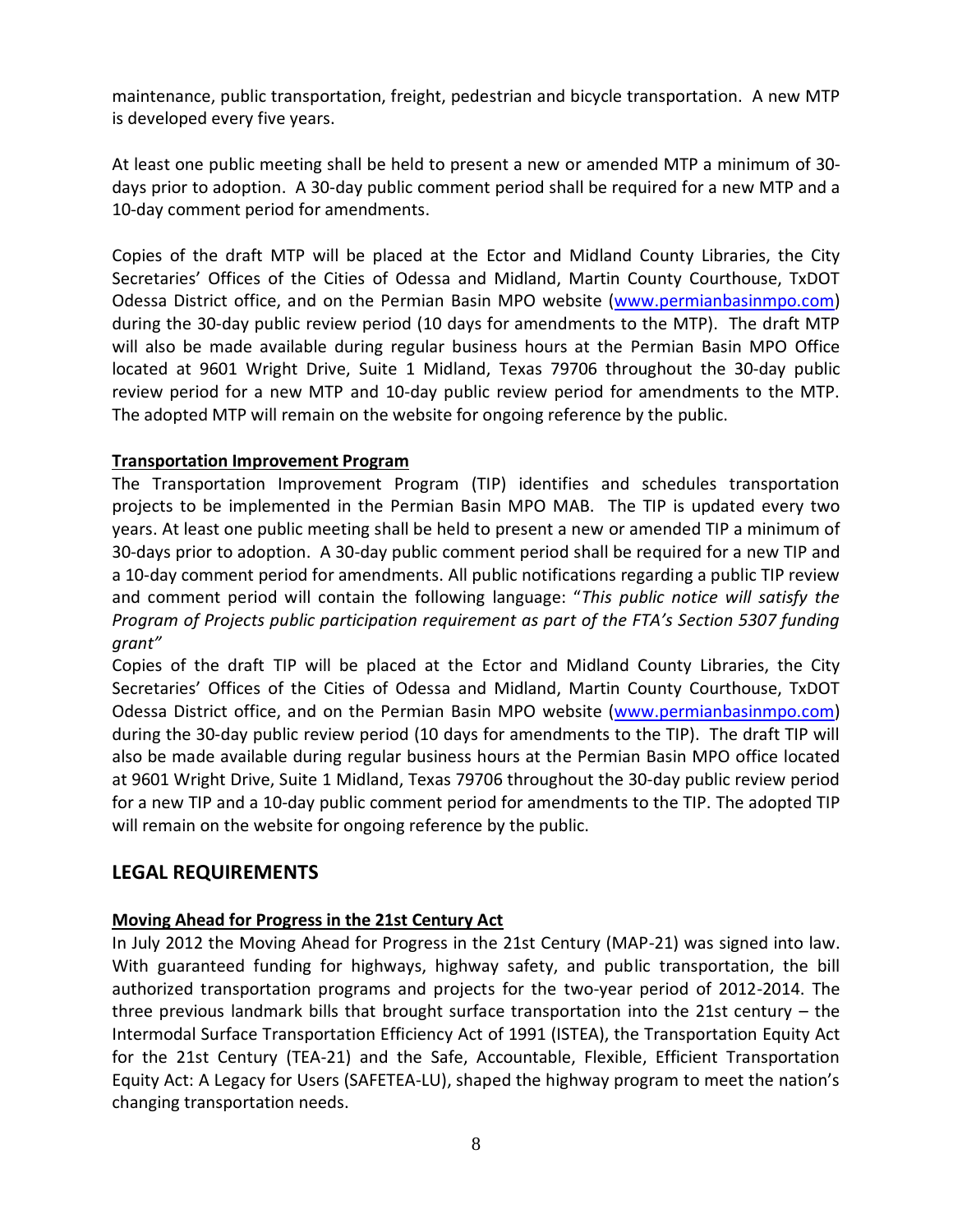MAP-21 addressed the many challenges facing our transportation system today – challenges such as improving safety, reducing traffic congestion, improving efficiency in freight movement, increasing intermodal connectivity, and protecting the environment – as well as laying the groundwork for addressing future challenges. MAP-21 required the MPO to consider planning strategies that will serve to advance eight transportation planning factors identified under MAP-21 as follows:

- 1. Support the economic vitality of the metropolitan area, especially by enabling global competitiveness, productivity, and efficiency;
- 2. Increase the safety of the transportation system for motorized and non-motorized users;
- 3. Increase the security of the transportation system for motorized and non-motorized users;
- 4. Increase the accessibility and mobility of people and for freight;
- 5. Protect and enhance the environment, promote energy conservation, improve the quality of life, and promote consistency between transportation improvements and State and local planned growth and economic development patterns;
- 6. Enhance the integration and connectivity of the transportation system, across and between modes, for people and freight;
- 7. Promote efficient system management and operation; and
- 8. Emphasize the preservation of the existing transportation system.

## **Fixing America's Surface Transportation**

On December 4, 2015, President Obama signed into law Public Law 114-94, the Fixing America's Surface Transportation Act (FAST Act). The FAST Act funds surface transportation programs including, but not limited to, Federal-aid highways—at over \$305 billion for fiscal years (FY) 2016 through 2020. It is the first long-term surface transportation authorization enacted in a decade that provides long-term funding certainty for surface transportation. This summary reviews the policies and programs of the FAST Act administered by the Federal Highway Administration (FHWA).

MAP-21 included provisions to make the Federal surface transportation more streamlined, performance-based, and multimodal, and to address challenges facing the U.S. transportation system, including improving safety, maintaining infrastructure condition, reducing traffic congestion, improving efficiency of the system and freight movement, protecting the environment, and reducing delays in project delivery. The FAST Act builds on the changes made by MAP-21.

The FAST Act—

- *Improves mobility on America's highways*
- *Creates jobs and supports economic growth*
- *Accelerates project delivery and promotes innovation*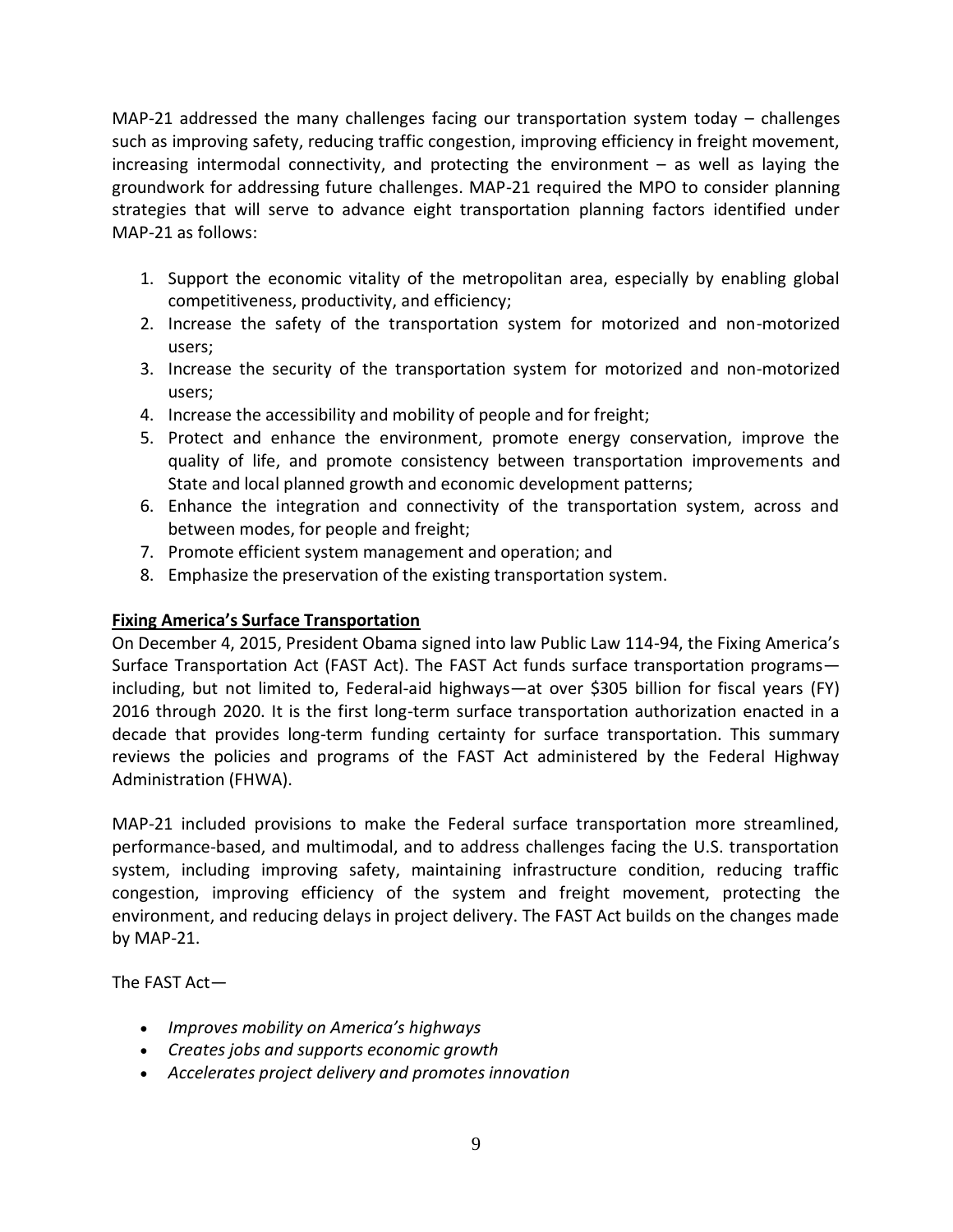The FAST Act continues requirements for a long-range plan and a short-term transportation improvement program (TIP), with the long-range statewide and metropolitan plans now required to include facilities that support intercity transportation, including intercity buses. EZ-Rider is an important member agency of the MPO; a contract between themselves and Greyhound bus service was completed in 2017. Intercity and interstate bus operations are now underway at EZ-Rider's multi-modal location near Midland International Air and Space Port. The statewide and metropolitan long-range plans must describe the performance measures and targets that States and MPOs use in assessing system performance and progress in achieving the performance targets. Additionally, the FAST Act requires the planning process to consider projects/strategies to: improve the resiliency and reliability of the transportation system, stormwater mitigation, and enhance travel and tourism. Finally, in an effort to engage all sectors and users of the transportation network, the FAST Act requires that the planning process include public ports, and private transportation providers, and further encourage MPOs to consult during this process with officials of other types of planning activities, including tourism and natural disaster risk reduction. The Permian Basin MPO is aware that several hotels run courtesy shuttles to and from Midland International Air and Space Port and that some fast rood restaurant chains and oil companies also provide van services to pick up and deliver employees to work sites. The MPO staff will continue to determine how many private service providers exist. Further, the MPO does not currently have a cash-out program or a transit benefits program.

# **PUBLIC PARTICIPATION PROCESS POLICIES**

In developing [metropolitan transportation plans](https://www.law.cornell.edu/definitions/index.php?width=840&height=800&iframe=true&def_id=309d339acf6728eae2a3736e53200d3e&term_occur=7&term_src=Title:23:Chapter:I:Subchapter:E:Part:450:Subpart:C:450.316) and TIPs, the MPO will consult with agencies and officials responsible for other planning activities within the MPA that are affected by transportation (including [State](https://www.law.cornell.edu/definitions/index.php?width=840&height=800&iframe=true&def_id=50d83bc36a57f1eab16c2b698164ef41&term_occur=1&term_src=Title:23:Chapter:I:Subchapter:E:Part:450:Subpart:C:450.316) and local planned growth, economic development, tourism, natural disaster risk reduction, environmental protection, airport operations, or freight movements) or coordinate its planning process (to the maximum extent practicable) with such planning activities.

The Permian Basin MPO shall maintain an up-to-date database of contacts including the following stakeholders to provide reasonable opportunities to be informed and to comment on the transportation planning process:

- Elected Officials and staffs of Member Entities
- Representatives of Public Transportation Entities and Private Providers
- Local Media
	- o Including Spanish language
- Homeowners Associations
- Civic Groups and Fraternal Organizations
- Special Interest Groups (Permian Basin Regional Planning Commission and MOTRAN)
- Consultation with Federal, State and local agencies responsible for land use management, natural resources, environmental protection, conservation, tourism, and historic preservation.
- Consultation with parties that would have an interest in the planning and development of the transportation network including affected public agencies in the MAB.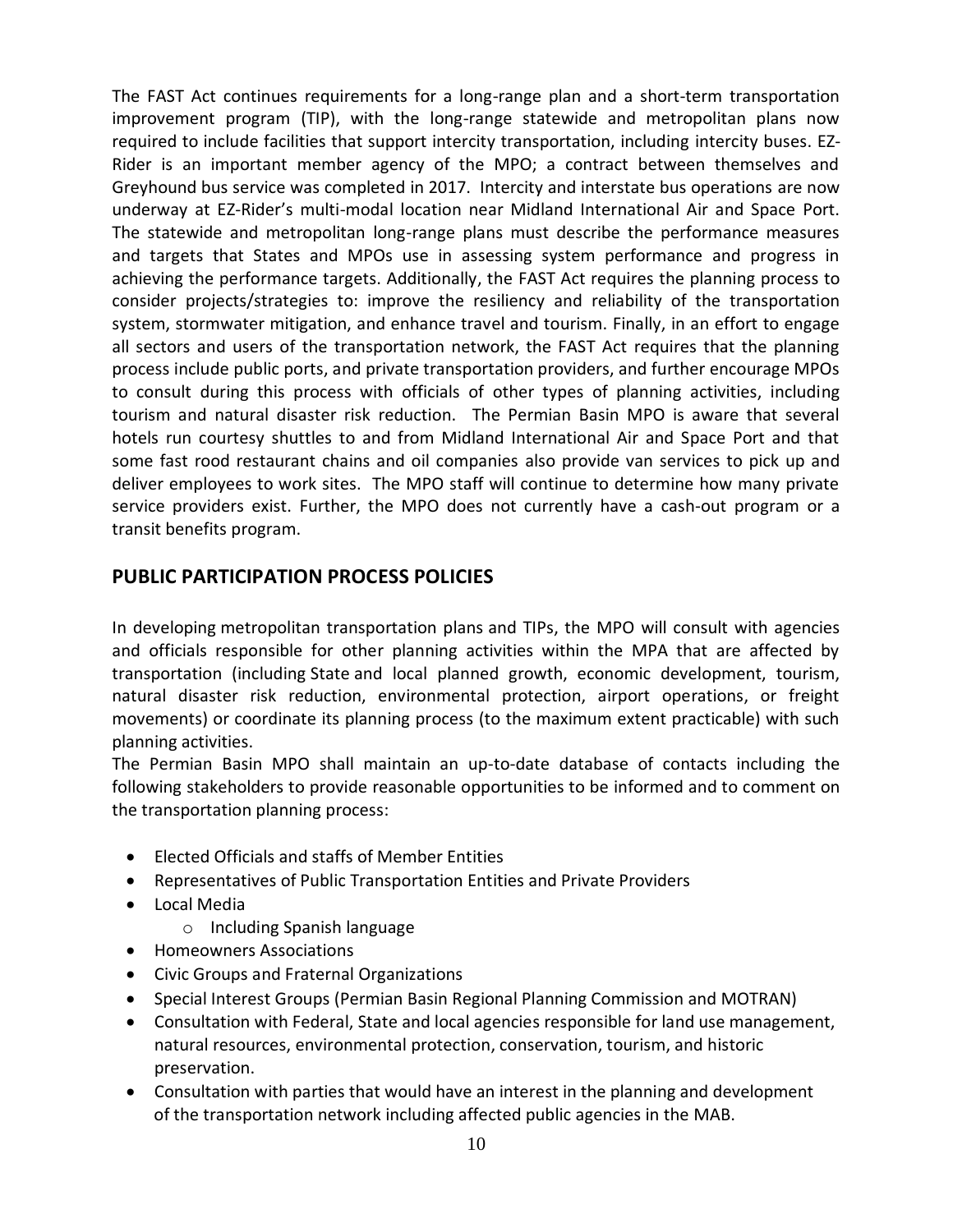- Private Freight Shippers including railports
- Representatives of Users of Bicycle and Pedestrian Transportation Facilities
- Representatives of the Disabled

The Permian Basin MPO staff shall, when feasible, electronically mail meeting announcements to the MPO contact list or to targeted groups for upcoming activities. The MPO Staff will also conduct meetings, when possible, with the above-referenced groups.

The Permian Basin MPO shall employ visualization techniques to depict transportation plans. Examples of visualization techniques include: charts, graphs, photo interpretation, maps, use of GIS systems, artist renderings, physical models, and/or computer simulation.

The Permian Basin MPO will conduct workshops when practical and feasible in order to educate/update the public and various stakeholders on transportation planning issues within the Permian Basin MPO MAB.

Target audiences shall be identified to encourage the involvement of all area citizens in the transportation planning process. This will include residents, business and property owners, underserved and under-represented populations, including, but not limited to low income and minority households. Outreach opportunities will include the leadership/membership of nongovernment organizations including, but not limited to:

- MOTRAN
- Midland Development Corporation
- GROW Odessa
- Odessa Economic Development Corporation
- Midland Chamber of Commerce
- Odessa Chamber of Commerce
- Service Organizations (Rotary, Lions, Kiwanis, Leadership Midland, Leadership Odessa)
- Housing Authorities
- School/PTA Organizations

The Permian Basin MPO will provide adequate public notice for all Permian Basin MPO regular Policy Board Meetings. A public comment period is offered at each Policy Board Meeting. Public Notice for all Policy Board Meetings will be given 72 hours prior to the meeting. The Permian Basin MPO will, whenever feasible, hold public meetings at a site convenient to potentially affected citizens.

All Permian Basin MPO meeting agendas, documents, maps, plans and programs will be made available in electronic format on the Permian Basin MPO website. There is a comment section on the Permian Basin MPO website for the public to ask questions or to make any comments/recommendations.

The MPO website will be updated and maintained to provide the most current and accurate transportation planning information available. The website [\(www.permianbasinmpo.com\)](http://www.permianbasinmpo.com/) shall, at a minimum, contain the following information: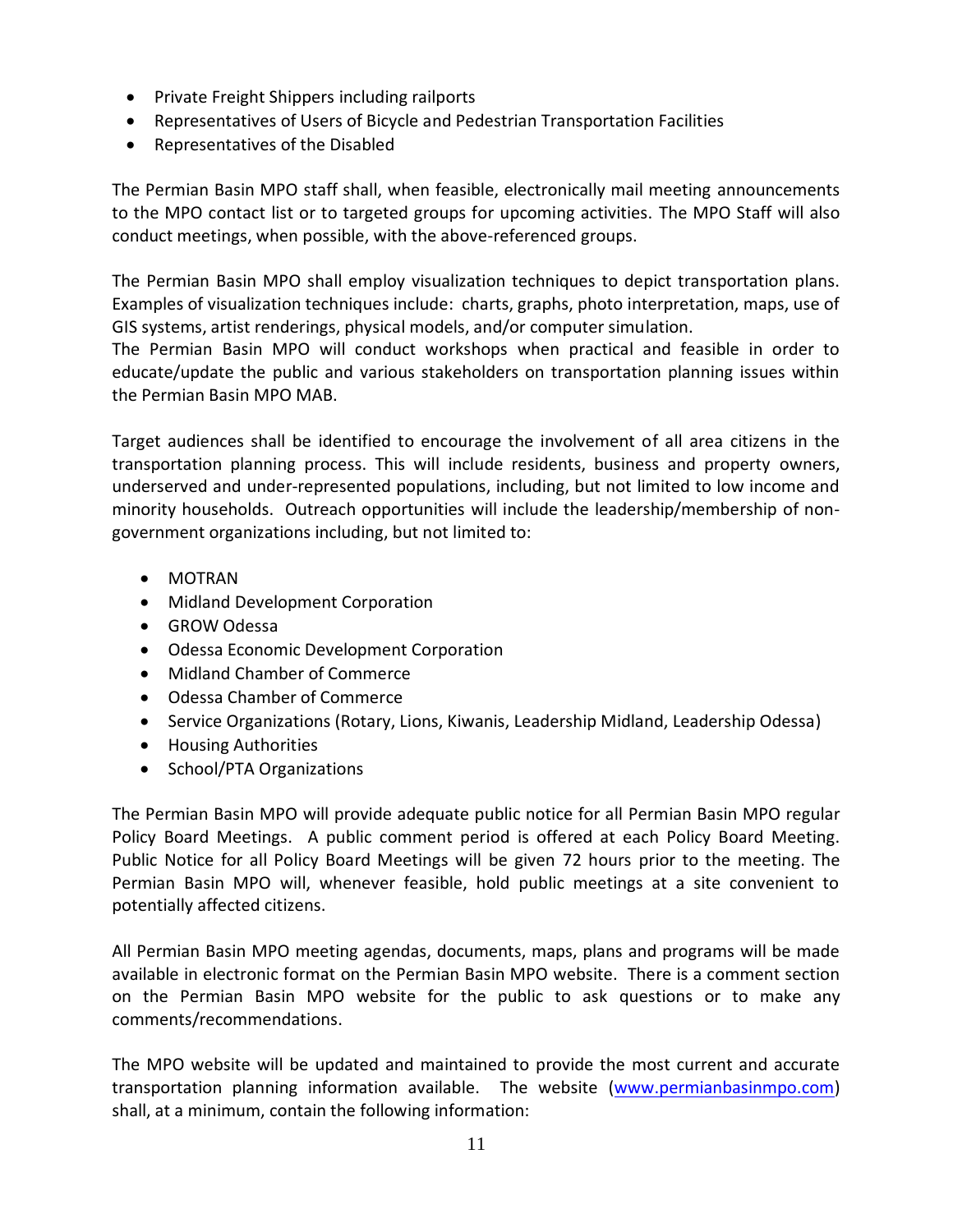- Contact information (mailing address, phone, fax, and e-mail)
- Current MPO Membership
- Meeting calendars and agendas
- Work products and publications (MTP, TIP, UPWP, PPP, CMP, Title VI/EJ Program, Annual Listing of Projects and Annual Performance Expenditure Report)
- Comment/Questions Form
- Links to transportation related agencies/entities

The Permian Basin MPO staff will be available to provide general transportation information at their business offices located at 9601 Wright Drive, Suite 1 Midland, Texas 79706, phone number 432-617-0129, fax number 432-617-0165.

Informational outreach will include the leadership/membership of community groups including:

- African-American Chambers of Commerce in the Cities of Midland and Odessa
- Hispanic Chambers of Commerce in the Cities of Midland and Odessa
- Midland-Odessa Urban Transit District (MOUTD)

The Permian Basin MPO will make every effort, when it is deemed necessary and feasible, to provide an interpreter for meetings.

# **PUBLIC PARTICIPATION TECHNIQUES**

Public participation is a mandated activity of the Permian Basin MPO and is an ongoing and integral part of corridor studies, the MTP and TIP, and scenario planning. This section contains descriptions of public participation tools that could be used by the Permian Basin MPO:

**Comment Forms –** Comment forms will be used to solicit public comment on specific issues being presented at public meetings or workshops. Comment forms can be very general in nature or can ask for very specific feedback.

**Community Events –** The Permian Basin MPO staff will maintain a database of events attended throughout the community. These events include those hosted by the Chambers of Commerce, cities, counties, TxDOT, and other planning partners.

**Connections and Sharable Content –** The MPO staff regularly shares transportation news, articles, and/or relevant information on social media to allow stakeholders easy access to pertinent content. Permian Basin MPO may also share links via e-mail with planning partners to notify them of valuable information.

**Database –** The Permian Basin MPO staff will maintain a master database of business, federal, state and local agencies and interested members of the public to enhance public involvement activities. The database will include committee membership, mailing information, phone numbers, fax numbers, e-mail addresses and web sites. The database will be used for maintaining up-to-date committee membership lists, special interest groups and homeowner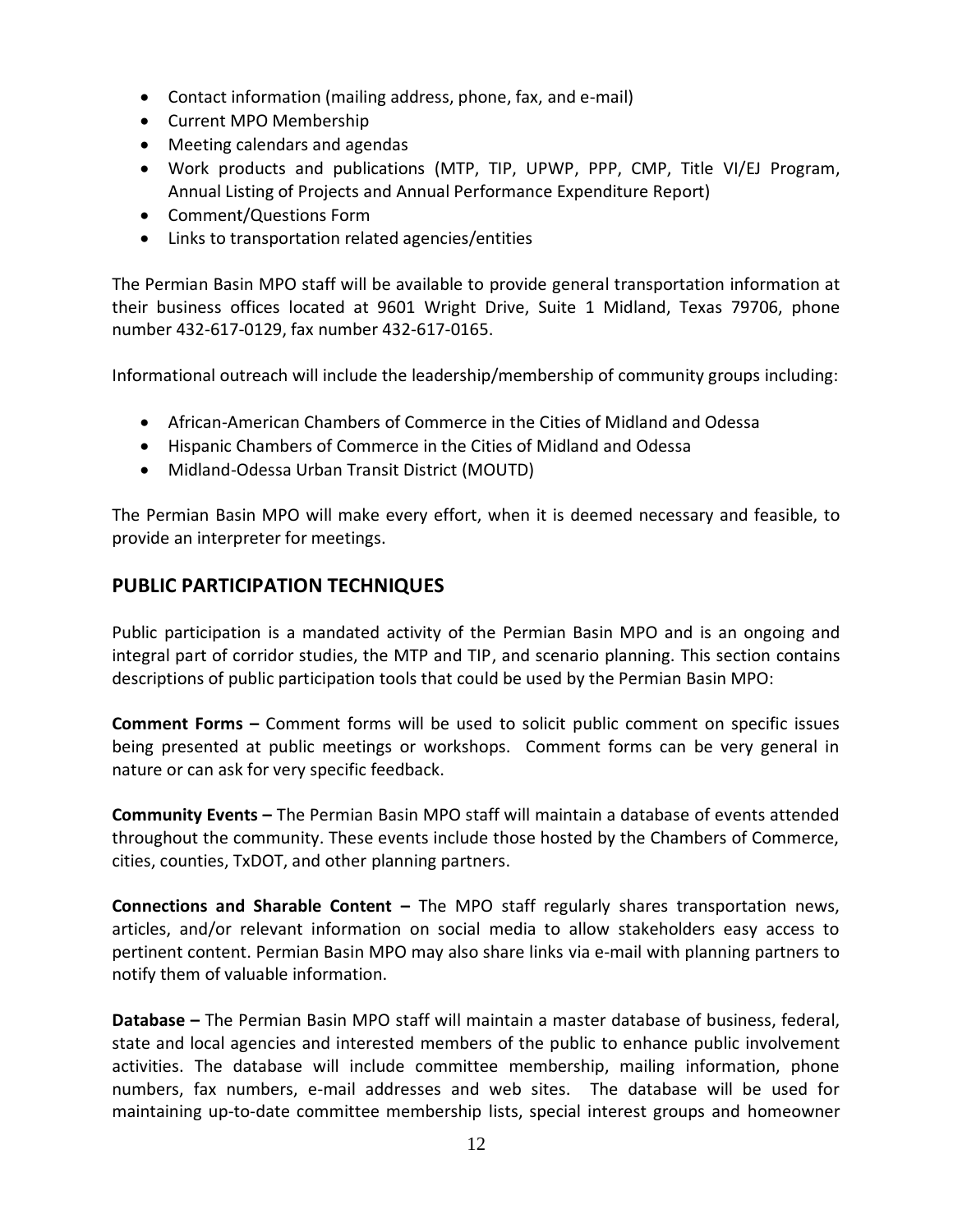association contacts. The database will be used to establish and maintain a list of e-mail contacts for electronic meeting notification and announcements.

**Direct Mailings –** Activities for which direct mailing may be utilized may include project-specific meetings, scenario planning workshops, open houses, corridor studies, small-area studies, and other planning studies or major activities. An area may be targeted for a direct mailing because of potential impacts from a project. Groups are targeted that may have an interest in a specific issue, for example avid cyclists and pedestrians may be targeted for pathways and trail projects.

**Display Ads –** The Permian Basin MPO may use publication of larger ads to promote public meetings that are not regularly scheduled, such as those conducted for the TIP and MTP. They will be published in the *Midland Reporter-Telegram* and the *Odessa American* newspapers in order to reach a larger audience than those that typically read legal notices. These ads will provide public awareness of project specific meetings, workshops, or open houses.

**E-Mail Announcements –** Meeting announcements and MPO information will be e-mailed to interested persons.

**Legal Notices –** In accordance with Texas Government Code, Chapter 551, the MPO posts notice of the Permian Basin MPO Policy Board meetings and public meetings. These notices are posted in the *Odessa American* and *Midland Reporter-Telegram* newspapers, and agendas of the meetings are posted at the Permian Basin MPO Offices. The MPO plans to begin posting agendas of Policy Board meetings at the City Halls of Midland and Odessa.

**Media –** Opportunities may be sought to contribute MPO articles to other newsletters produced by municipalities, homeowners' associations, church groups, civic groups, or others that may have an interest in transportation issues. The MPO will seek opportunities to participate on radio talk shows, provide television news highlights, and to utilize public service notices to create community awareness of transportation planning activities.

**Newsletter –** The Permian Basin MPO Staff may produce a periodic newsletter. The newsletter will be used to promote regular and special meetings, planning studies, publications, work products and board and committee member interviews.

**Permian Basin MPO Branding –** A logo representing the MPO will be used to identify work products and publications of the MPO. A logo will help the public become familiar with the different activities of the MPO by providing a means of recognizing MPO products. The following tag line will also be utilized to create a community awareness of the MPO goals: "Solving Midland and Odessa's Transportation Challenges."



**"Solving Midland and Odessa's Transportation Challenges"**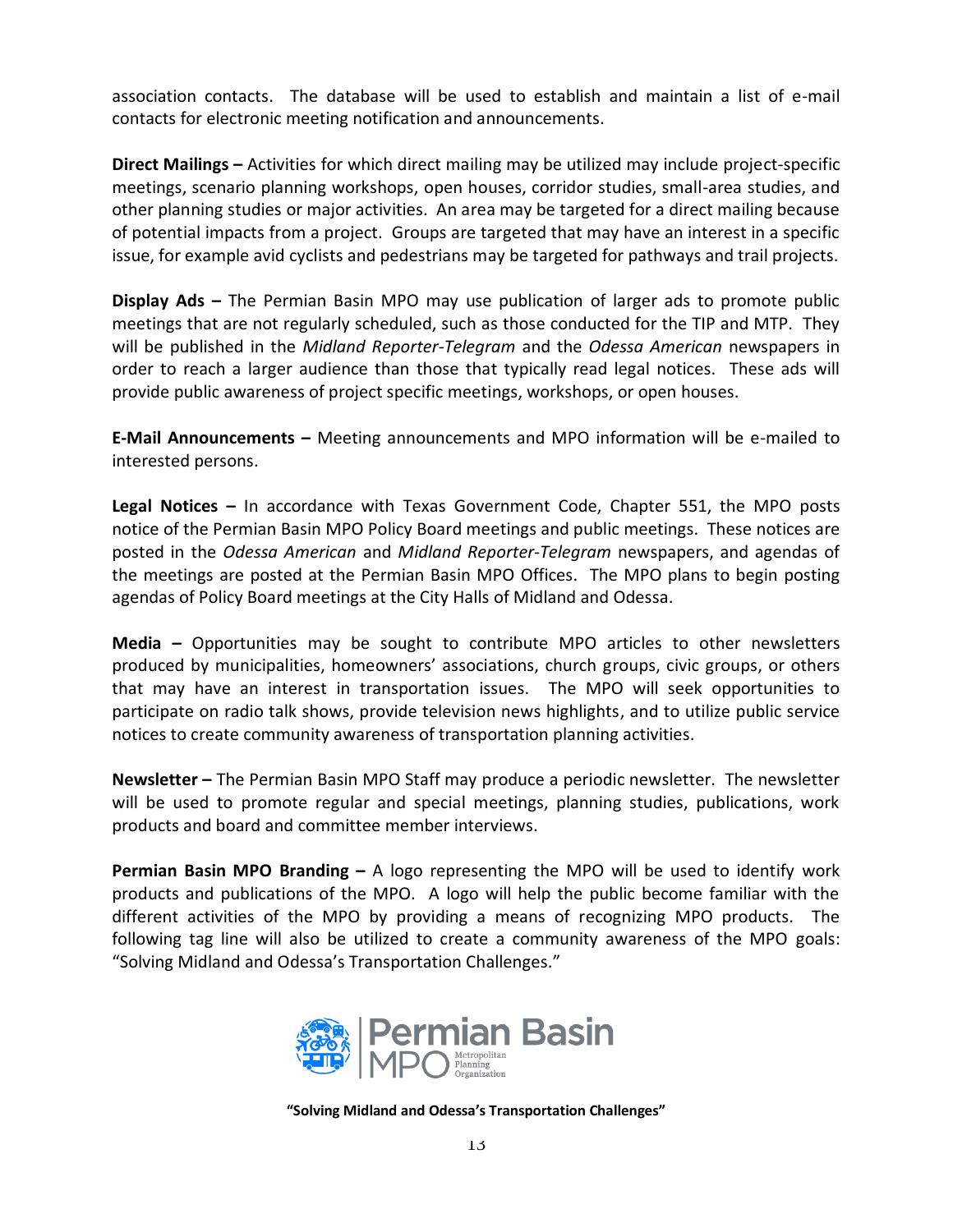**Posters and Flyers –** Posters and flyers may be used to announce meetings and events and may be distributed to public places such as City Halls, libraries, and community centers for display. The announcement may contain a brief description of the purpose of a meeting, the time(s), location(s) and contact information. Posters and flyers may be used to reach a large audience that cannot always be reached using direct mailings and/or newsletters.

**Press Releases –** Formal press releases will be sent to local media to announce upcoming meetings and activities and to provide information on specific issues being considered by the Permian Basin MPO or their board/committees.

**Project Workshops/Open Houses/Presentations –** Targeted public meetings will be conducted that will generally be open and informal, with project team members interacting with the public on a one-on-one basis. Short presentations may be given by the MPO staff at these meetings. The purpose of project-specific meetings will be to provide information to the public and to solicit public comment and obtain a sense of public priorities. Opportunities will also be sought to present to civic and social agencies.

**Public Meetings –** Public meetings will be conducted to solicit public comment on projects or work products being considered for adoption by the MPO Policy Board. The public meetings provide a formal setting for citizens to provide comments to the MPO prior to the final adoption of work products. Notices of the public meetings will be published in the *Midland Reporter-Telegram* and *Odessa American* newspapers.

**Social Media –** The MPO will utilize Facebook and Twitter as a way to inform the general public on projects, studies, and other pertinent information. These sites will also be an avenue to publicize the public comment period on plans and programs and to release relevant agency news.

**Surveys –** Surveys may be utilized when very specific input from the public is desired such as whether a person supports a specific alignment in a corridor study.

**Website –** The MPO website (www.permianbasinmpo.com) was established to provide basic information about the MPO process, members, meeting times and contact information. Work products such as the TIP and MTP are available on the site and citizens are encouraged to submit comments. The site provides links to other transportation related sites at the local, state and national level. This site will be used to list current and topical information on both regular and special meetings, planning studies, publications, related public events and work products.

The Permian Basin MPO staff will continually monitor the public participation outreach efforts to identify those methods that are the most efficient and effective.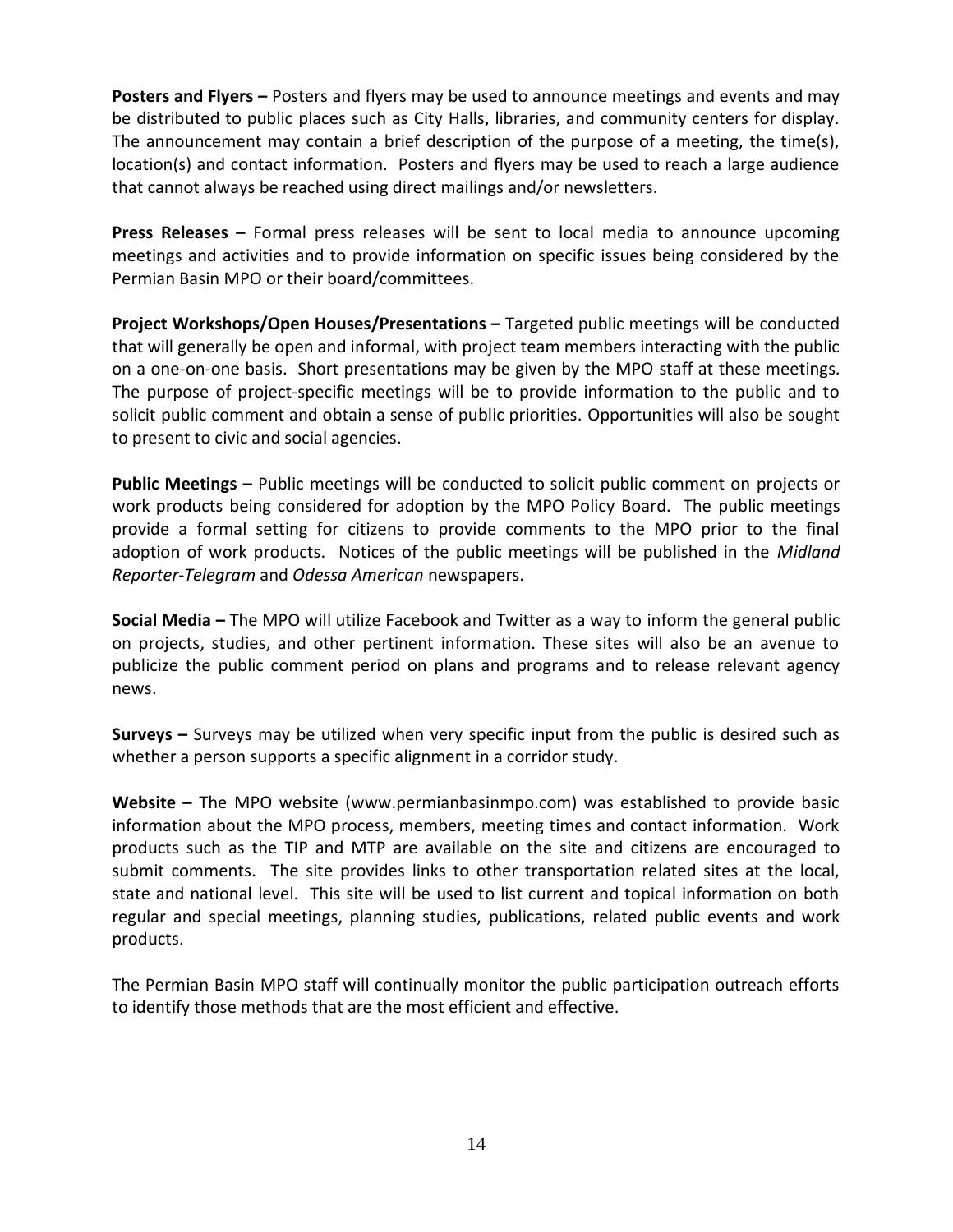# **TABLE NO. 1 PUBLIC MEETINGS AND COMMENT PERIODS**

| Program<br><b>Adoption/Updates</b>                                                                                                                                                                                                                                                                | <b>Public Meetings</b>                                                                                           | <b>Comment</b><br><b>Period</b> | <b>Additional Comments</b>                                                                                                                   |  |
|---------------------------------------------------------------------------------------------------------------------------------------------------------------------------------------------------------------------------------------------------------------------------------------------------|------------------------------------------------------------------------------------------------------------------|---------------------------------|----------------------------------------------------------------------------------------------------------------------------------------------|--|
| Public<br>Participation<br>Process<br>(PPP)                                                                                                                                                                                                                                                       | One meeting prior to<br>Policy Board approval                                                                    | 45 Days                         | Meetings will be held with the<br><b>Technical Advisory</b><br><b>Committee and Policy Board</b><br>for updates of the PPP as<br>needed.     |  |
| Metropolitan<br>Transportation<br>Plan (MTP)                                                                                                                                                                                                                                                      | One or more<br>meetings prior to<br>Policy Board approval                                                        | 30 Days                         | Summary of all oral and<br>written comments will be<br>provided to the Policy Board<br>and available for public<br>review.                   |  |
| Transportation<br>Improvement<br>Program (TIP)                                                                                                                                                                                                                                                    | One meeting prior<br>to Policy Board<br>approval                                                                 | 30 Days                         | Summary of all oral and<br>written comments will be<br>provided to the Policy Board<br>and available for public<br>review.                   |  |
| Program<br><b>Amendments</b>                                                                                                                                                                                                                                                                      | <b>Public Meetings</b>                                                                                           | <b>Comment</b><br><b>Period</b> | <b>Additional Comments</b>                                                                                                                   |  |
| Public<br>Participation<br>Process (PPP)                                                                                                                                                                                                                                                          | At least 45 days prior<br>to Policy Board<br>approval if changes<br>reducing public<br>participation<br>proposed | 45 days                         | All comments received on the<br>PPP will be included for<br>discussion with the Policy<br>Board (PB). The PB is the final<br>decision maker. |  |
| Metropolitan<br>Transportation<br>Plan (MTP)                                                                                                                                                                                                                                                      | At least one TAC<br>meeting prior to<br>Policy Board<br>approval.                                                | 10 days                         | All comments received on the<br>MTP will be included for<br>discussion with the Policy<br>Board (PB). The PB is the final<br>decision maker. |  |
| Transportation<br>Improvement<br>Program (TIP)                                                                                                                                                                                                                                                    | At least one TAC<br>meeting prior to<br>Policy Board approval                                                    | 10 days                         | All comments received on the<br>TIP will be included for<br>discussion with the Policy<br>Board (PB). The PB is the final<br>decision maker. |  |
| Definitions:<br>Update: Comprehensive Change-Financial/Structural<br>Revision: Two (2) types: 1) Amendment affecting \$\$<br>2) Administrative Amendment not affecting \$\$<br>Administrative Modification: Policy Board concurrence on minor changes not materially affecting content or intent. |                                                                                                                  |                                 |                                                                                                                                              |  |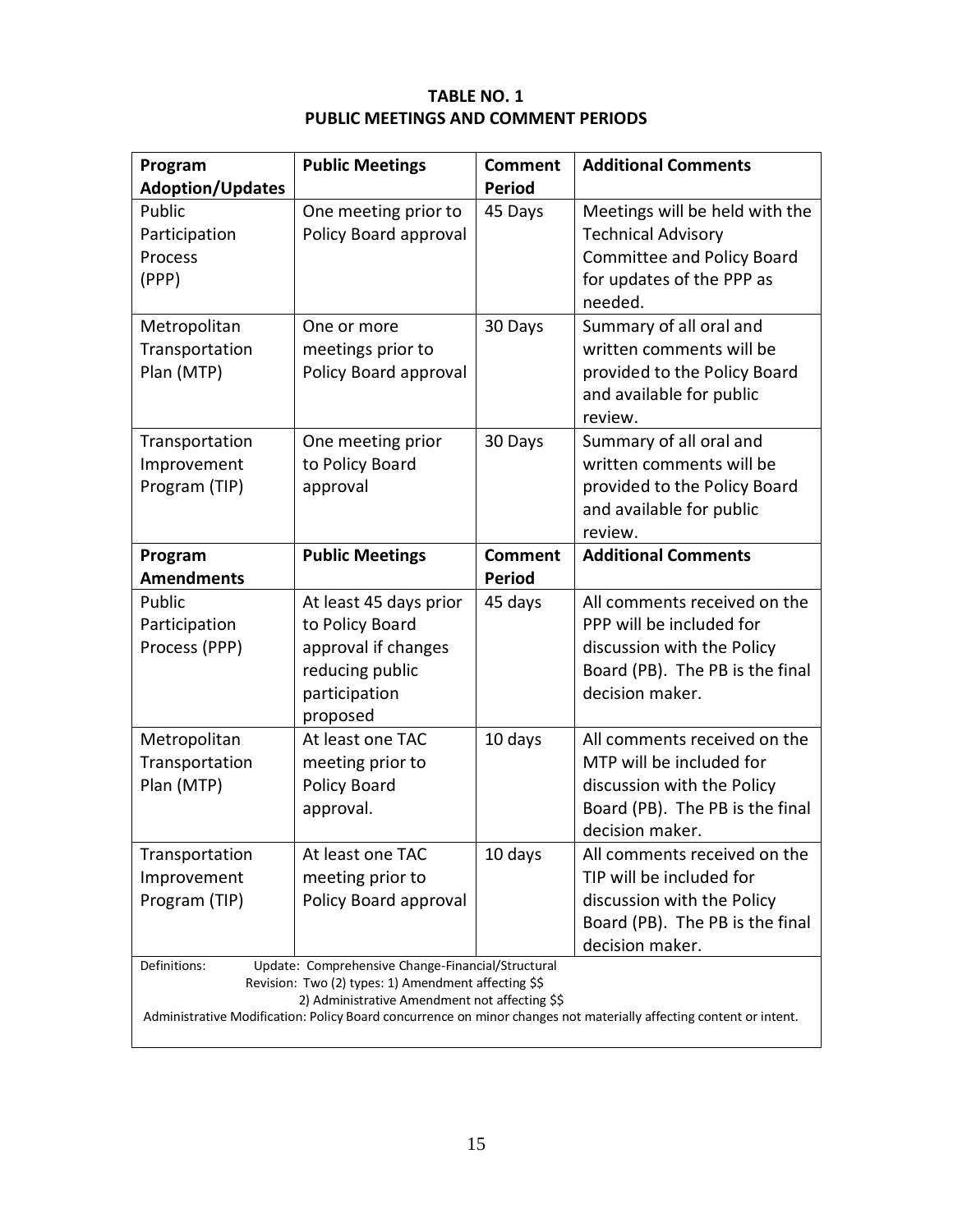# **PUBLIC PARTICIPATION PROCESS EVALUATION**

#### **Introduction**

The Federal Highway Administration and the Texas Department of Transportation require that the Permian Basin MPO continue to evaluate the effectiveness of public involvement activities. By continually evaluating public involvement activities, it is possible to improve or add new public involvement activities to the MPO program and to discontinue activities that are ineffective.

The purpose of this section of the PPP is to provide guidelines for the evaluation of public involvement techniques. The Permian Basin MPO public involvement activities outlined in this document include descriptions of various public involvement techniques that could be used by the MPO. This plan should be reviewed periodically to ensure that appropriate changes are being implemented by the MPO. Any significant changes to the Permian Basin MPO's PPP will be advertised and made available for 45 days for public review and comment before final adoption. Administrative modifications, i.e. language, may be completed by the Policy Board without public review.

#### **Improvement Strategy**

The Permian Basin MPO continues to strive for improved public involvement. Improvements should be made to increase public awareness and to improve the quantity and quality of information provided to the public. The decisions made by the MPO affect the entire population, both residents and visitors of the Cities of Midland and Odessa and surrounding areas. Therefore, seeking public input on these decisions is vital to the success of the MPO as the lead agency responsible for transportation planning. Each time a public involvement evaluation is performed, a list of improvement strategies needs to be identified for implementation. If improvement is needed for an ongoing public involvement task, such as the Permian Basin MPO website, a reasonable completion date should be established.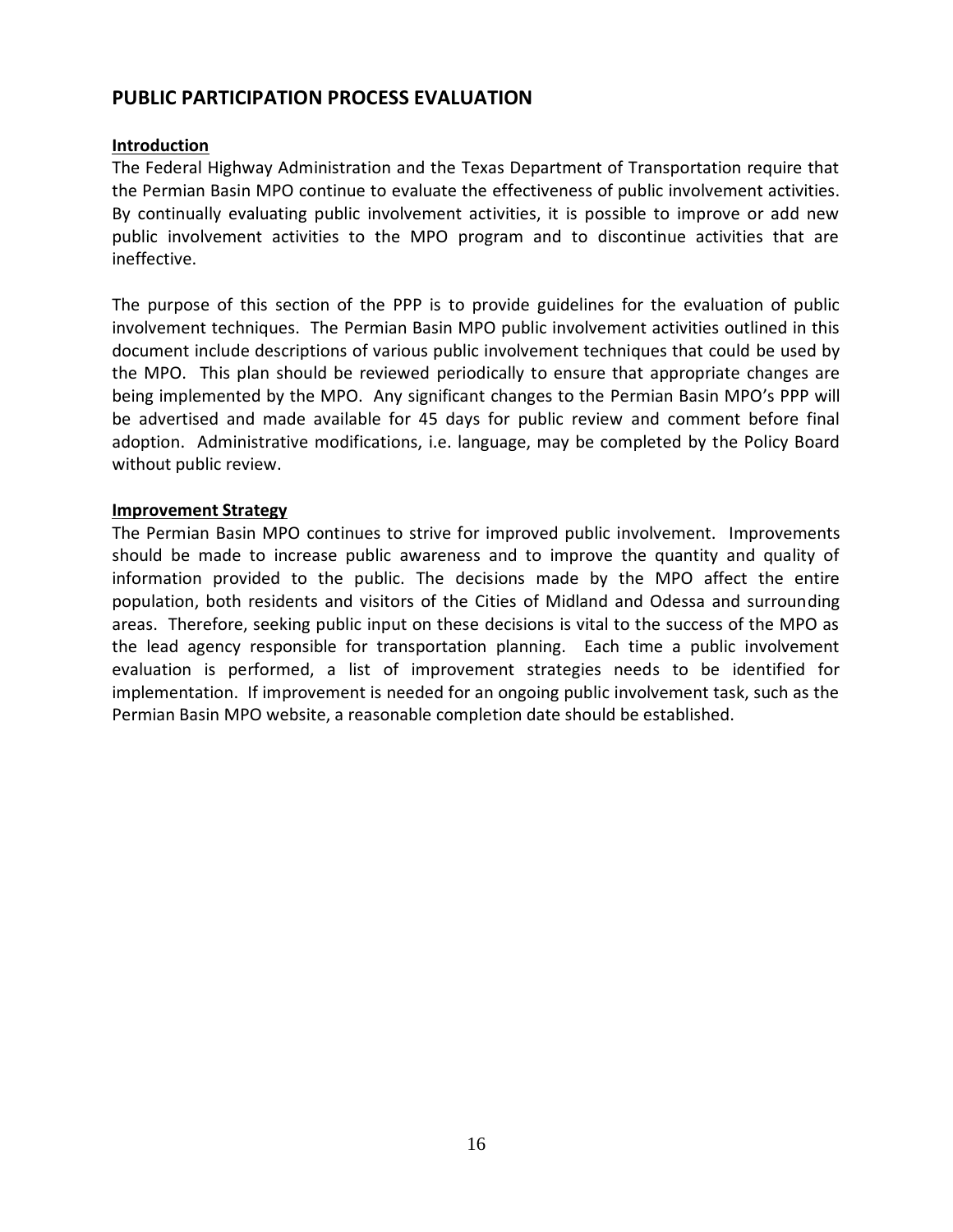| <b>Strategy</b>                                                                | <b>Quantitative and Qualitative</b><br><b>Evaluation</b>                                                                                                                                                                                                                                                                                                                                                                                                                                                                                                | <b>Desired Evaluation Outcomes</b>                                                                                                                                                                                                                                                                                                                                                                              |
|--------------------------------------------------------------------------------|---------------------------------------------------------------------------------------------------------------------------------------------------------------------------------------------------------------------------------------------------------------------------------------------------------------------------------------------------------------------------------------------------------------------------------------------------------------------------------------------------------------------------------------------------------|-----------------------------------------------------------------------------------------------------------------------------------------------------------------------------------------------------------------------------------------------------------------------------------------------------------------------------------------------------------------------------------------------------------------|
| <b>Website and</b><br><b>Technology</b>                                        | • Website visits<br>• Source of web traffic/referring<br>websites<br>• Time spent on web pages<br>• Navigation on web pages<br>• Search terms<br>• Language/Translation<br>• Browser/device<br>• Geography                                                                                                                                                                                                                                                                                                                                              | · Identification of trends and<br>changes for website usage over<br>time.<br>• Understanding of how other<br>outreach and communications<br>strategies may influence website<br>use.<br>• Prioritization of and increased<br>accessibility to information and<br>opportunities for input most<br>important to the public                                                                                        |
| <b>Social Media</b>                                                            | • Interactions and engagement<br>• Audience<br>• Content views<br>• Geography                                                                                                                                                                                                                                                                                                                                                                                                                                                                           | · Broader distribution of<br>information and public<br>involvement opportunities through<br>shareable content, interactions and<br>engagement.<br>• Increased feedback and public<br>input.                                                                                                                                                                                                                     |
| <b>Public Meetings,</b><br>Community<br>Workshops, &<br><b>Speakers Bureau</b> | • Number of events<br>hosted/Presentations requested<br>• Attendance<br>· Input received<br>• Type of information distributed<br>and shared<br>• Geographic representation<br>• Demographic information<br>• All events hosted at locations<br>accessible to individuals with<br>disabilities<br>• Notification of how to request<br>language translation or special<br>accommodations at a public<br>meeting<br>• Communications strategies<br>through which people learned<br>about the event<br>• Communication strategies used to<br>announce event | • Planned opportunities for the<br>public to interact directly with staff.<br>• Meaningful opportunities to<br>present MPO information for<br>individuals to learn about and<br>provide input on plans, programs<br>and policies.<br>• Notification of events through a<br>variety of strategies.<br>• Live and recorded video online<br>complement in-person events,<br>making information more<br>accessible. |
| <b>Print and Digital</b><br><b>Publications</b>                                | • Quantity of publications<br>distributed<br>· Distribution plan, e.g., accessibility                                                                                                                                                                                                                                                                                                                                                                                                                                                                   | · Information is available in<br>multiple formats and accessible to<br>all communities.                                                                                                                                                                                                                                                                                                                         |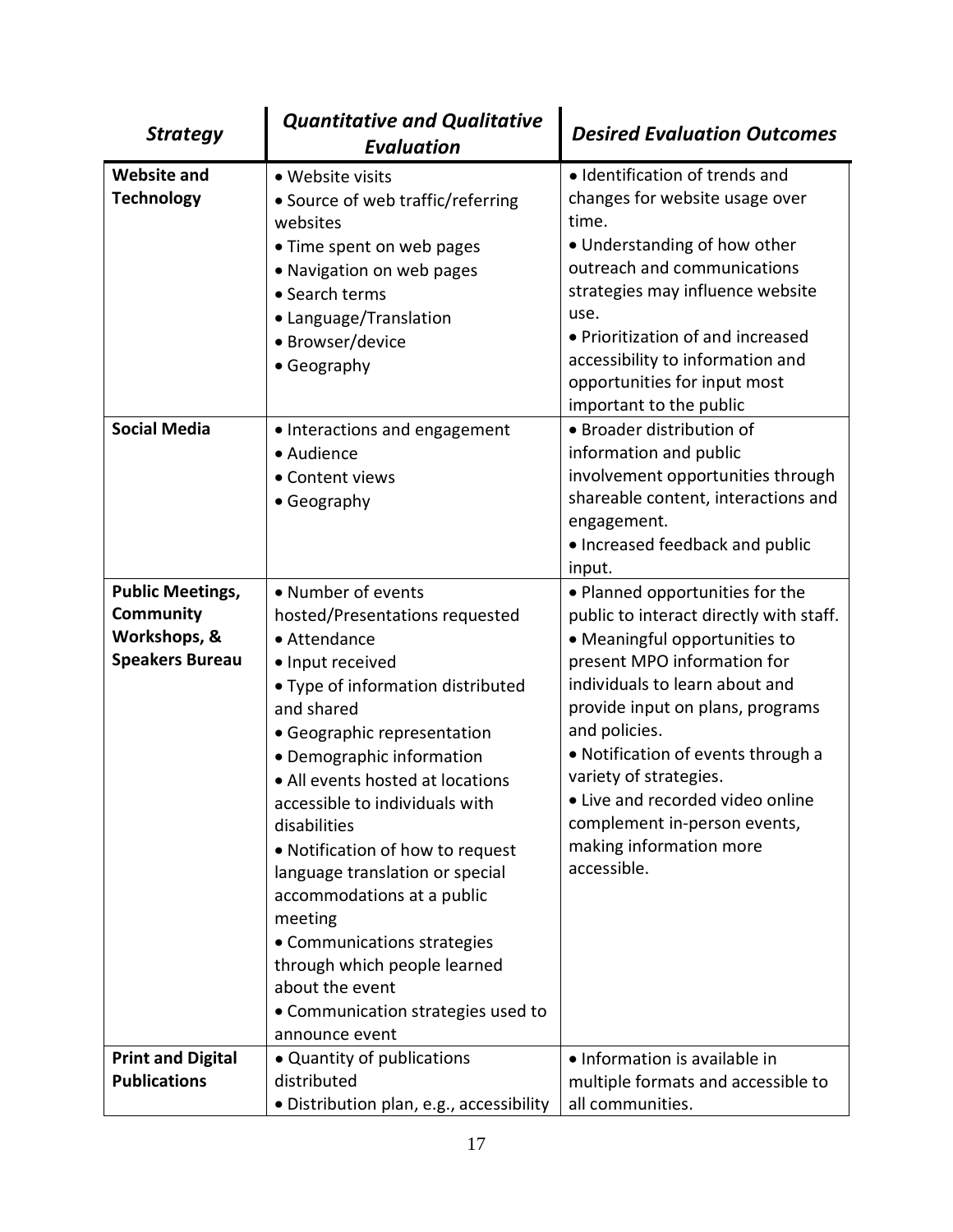|                        | of information in print and online    | • Publication content encourages            |
|------------------------|---------------------------------------|---------------------------------------------|
|                        | • Variety of publication formats      | continued involvement in                    |
|                        |                                       | transportation planning.                    |
|                        |                                       | • Publications enhance                      |
|                        |                                       | understanding of plans, programs            |
|                        |                                       | and policies                                |
| <b>Media Relations</b> | • Media coverage                      | • Proactive media relations and             |
|                        | • Media requests                      | communication of Metropolitan               |
|                        | • Number of news releases             | Planning Organization news,                 |
|                        | · Media contact list characteristics, | policies, programs and                      |
|                        | e.g., number of reporters, types of   | opportunities for public                    |
|                        | news sources, regional diversity,     | involvement.                                |
|                        | inclusion of minority news sources    | • Understanding of local, regional,         |
|                        |                                       | statewide and national media                |
|                        |                                       | coverage of transportation stories          |
|                        |                                       | relevant to the Midland-Odessa              |
|                        |                                       | area.                                       |
| <b>Surveys and</b>     | • Response rate                       | • Feedback and public input.                |
| <b>Keypad Polling</b>  | • Completeness of responses           | • Relevant, accessible and simple           |
|                        | • Percent of respondents who          | opportunities to gather feedback            |
|                        | would participate in a public         | and public input.                           |
|                        | involvement activity again            | • Information about public                  |
|                        |                                       | understanding, awareness and                |
|                        |                                       | priorities.<br>• Results facilitate further |
|                        |                                       | discussion and inform decisions.            |
| <b>Advertising</b>     | • Impressions/number of people        | • Broad regional distribution of            |
|                        | potentially reached                   | opportunities for public input.             |
|                        | • Comments received noting            |                                             |
|                        | advertising                           |                                             |
|                        | • Diversity of advertising            |                                             |
|                        | placements, e.g. minority news        |                                             |
|                        | sources                               |                                             |
| Mail & E-Mail          | • Number of contacts                  | • All interested individuals,               |
|                        | • Number of new contacts              | organizations and communities               |
|                        | • Number of unsubscribes              | receive regular communication               |
|                        |                                       | from the MPO.                               |
|                        |                                       |                                             |
|                        |                                       |                                             |
|                        |                                       |                                             |
|                        |                                       |                                             |
| <b>Community</b>       | • Number of events attended           | • Opportunity for the public to             |
| <b>Events</b>          | • Location of events                  | interact directly with staff in an          |
|                        | • Number of events held/attended      | informal setting.                           |
|                        | that provided opportunities for       | • Makes information accessible              |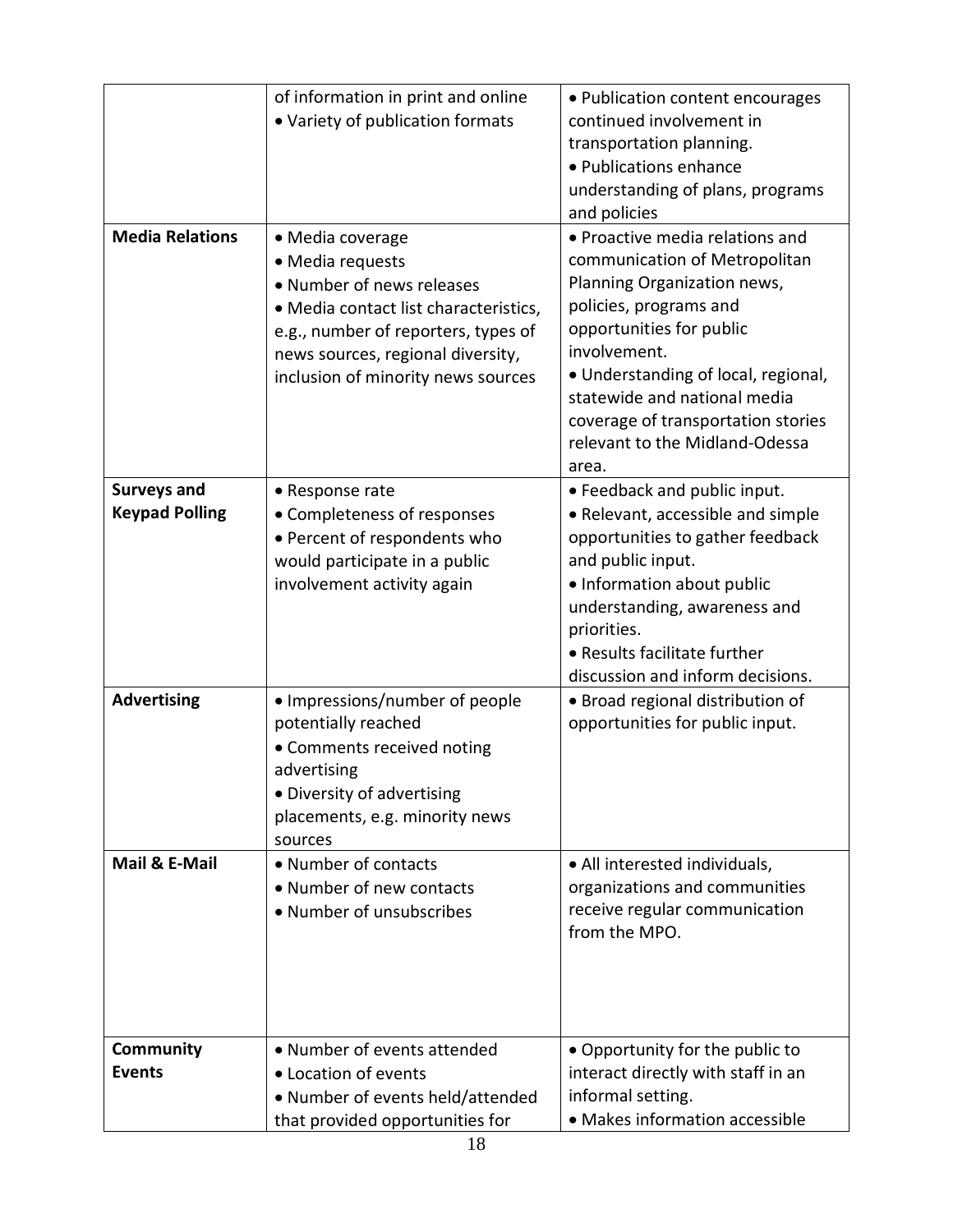|                         | strengthening relationships with<br>environmental justice populations<br>• Event attendance<br>• Interactions | where people are already gathering<br>instead of requiring people seek it<br>out.<br>• Attending events throughout the<br>region is important in the large<br>planning area. |
|-------------------------|---------------------------------------------------------------------------------------------------------------|------------------------------------------------------------------------------------------------------------------------------------------------------------------------------|
| <b>Connections and</b>  | • Article and social media content                                                                            | • Extended reach of messaging                                                                                                                                                |
| <b>Sharable Content</b> | sent to partners, local governments,                                                                          | about transportation and air                                                                                                                                                 |
|                         | community groups and other<br>organizations                                                                   | quality issues and opportunities for<br>public input.                                                                                                                        |
|                         | • Content published by partners,                                                                              | • Sustained engagement of                                                                                                                                                    |
|                         | local governments, community                                                                                  | connections who                                                                                                                                                              |
|                         | groups and other organizations                                                                                | influence/conduct outreach.                                                                                                                                                  |
|                         | • New audiences reached through                                                                               | • Communication in a format that                                                                                                                                             |
|                         | established connections                                                                                       | facilitates sharing with others.                                                                                                                                             |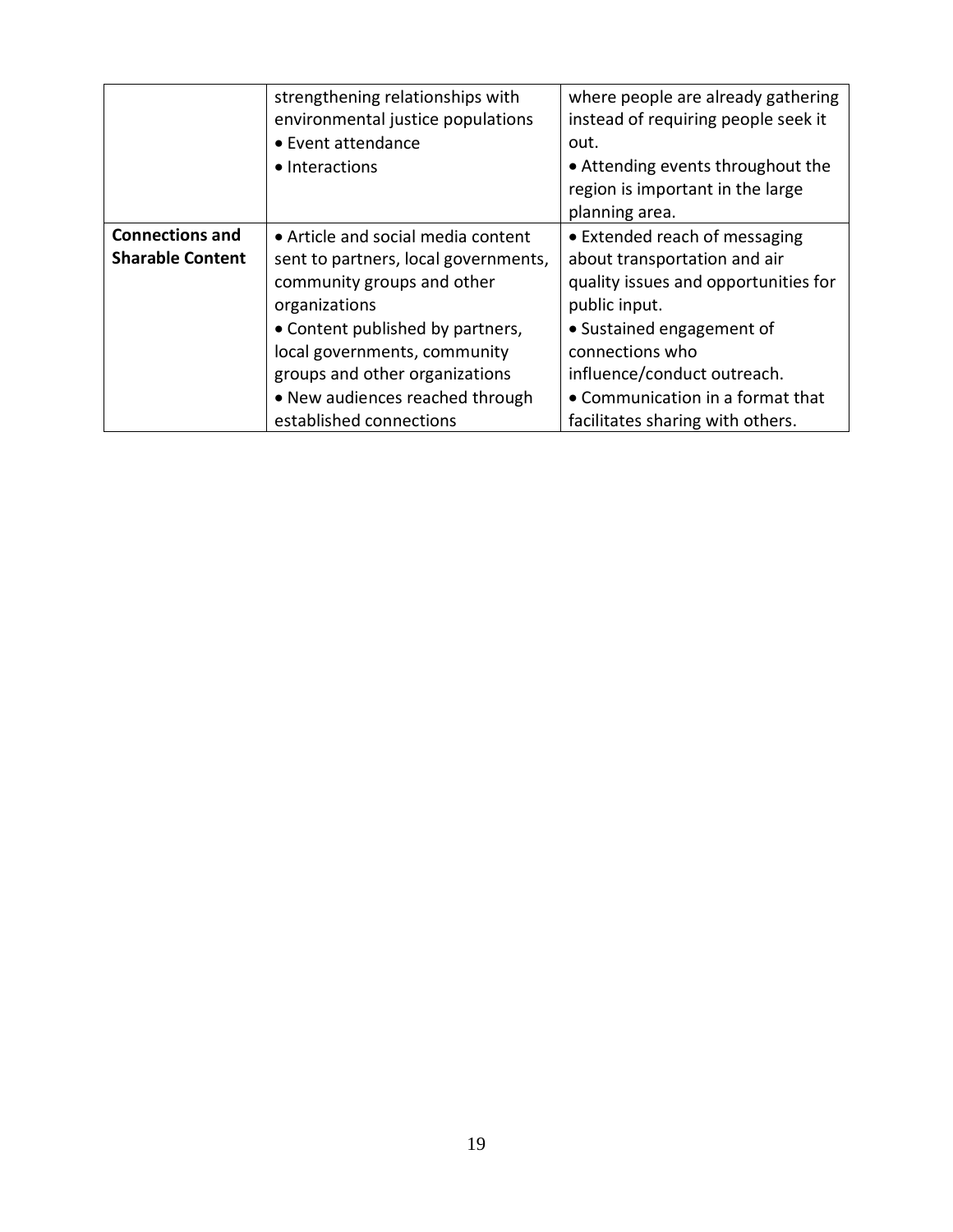# **COMMONLY USED TRANSPORTATION TERMS AND ACRONYMS**

**ADA – Americans With Disabilities Act Of 1990:** Federal law that requires public facilities (including transportation services) to be accessible to persons with disabilities including those with mental disabilities, and temporary disabilities

**CMP – Congestion Management Process:** The purpose of the CMP is to improve the transportation system performance and reliability by reducing adverse impacts of congestion on the movement of people and goods. The resulting CMP network will reflect corridors currently experiencing congestion. The CMP is a tool that may be used in the MTP project selection process. A draft CMP will be shared with the staff members of Permian Basin MPO member agencies prior to adoption.

**CONSIDERATION:** One or more parties take into account the opinions, action, and relevant information from other parties in making a decision or determining a course of action.

**CONSULTATION:** One or more parties confer with other identified parties in accordance with an established process and, prior to taking action(s), considers the view of the other parties and periodically informs them about action(s) taken. This definition does not apply to the "consultation" performed by the States and the MPOs in comparing the long-range statewide transportation plan and the metropolitan transportation plan, respectively, to State and Tribal conservation plans or maps or inventories of natural and historic resources.

**COOPERATION:** The parties involved in carrying out the transportation planning and programming processes work together to achieve a common goal or objective.

**COORDINATION:** The cooperative development of plans, programs, and schedules among agencies and entities with legal standing and adjustment of such plans, programs, and schedules to achieve general consistency, as appropriate.

**EJ – Environmental Justice:** Describes the impact of transportation plans or projects, either positive or negative, on a particular community or population (derived from Title VI of the Civil Rights Act of 1964). Environmental Justice strives to ensure public involvement of low income and minority groups in decision making, to prevent disproportionately high and adverse impacts on low income and minority groups, and to assure that these groups receive equal benefits from transportation improvements.

**FAST ACT – Fixing America's Surface Transportation:** Legislation enacted on December 4, 2015. The FAST Act funds surface transportation programs—including, but not limited to, Federal-aid highways—at over \$305 billion for fiscal years (FY) 2016 through 2020. It is the first long-term surface transportation authorization enacted in a decade that provides long-term funding certainty for surface transportation. The FAST Act builds on the changes made by MAP-21.

**FHWA – Federal Highway Administration:** Division of the U.S. Department of Transportation responsible for administrating federal highway transportation programs under Title 23 U.S.C.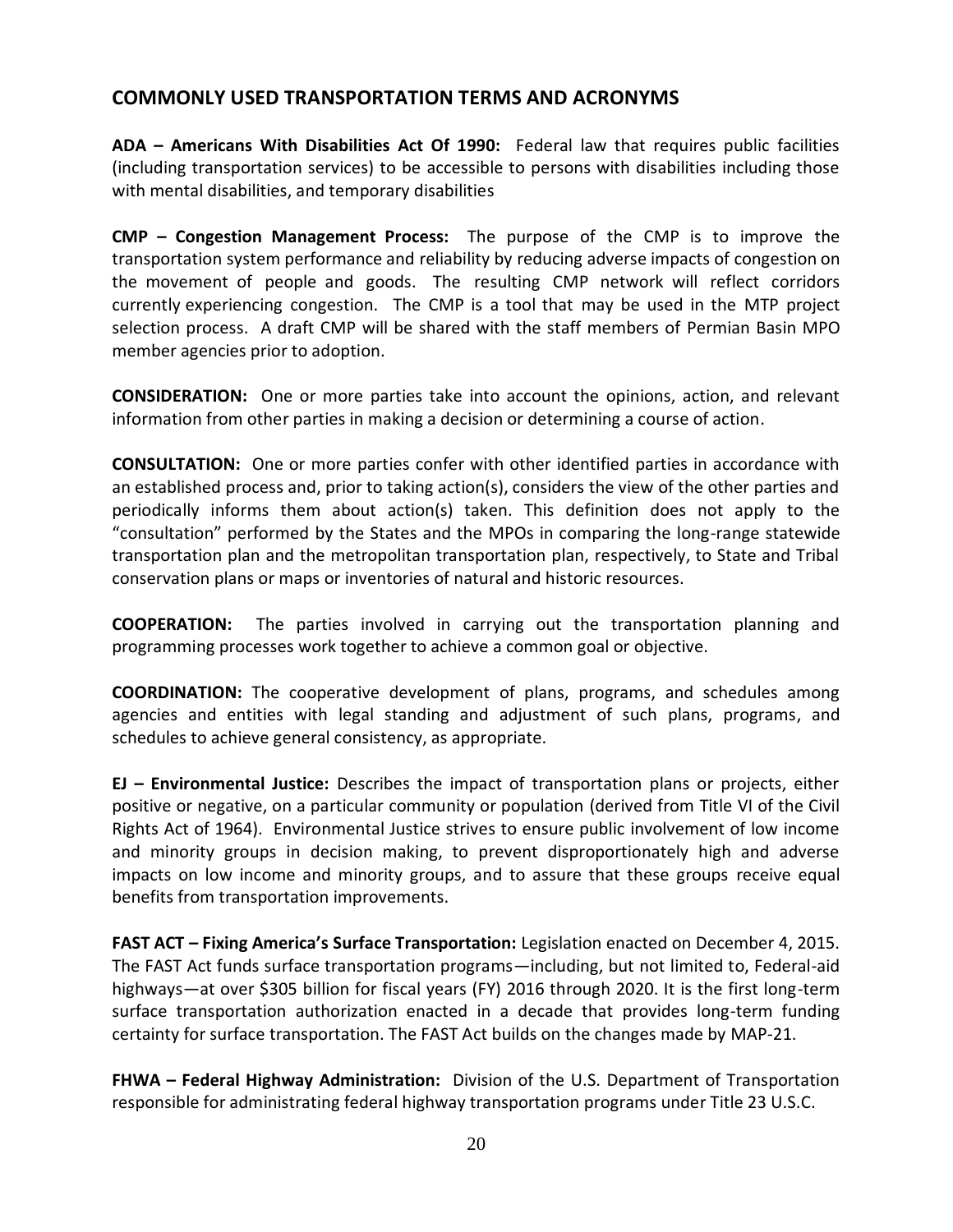**MAP-21 – Moving Ahead for Progress in the 21st Century Act:** Legislation enacted July 6, 2012. Map-21 is a funding and authorization bill to govern United States federal surface transportation spending thru FY 2014. MAP-21 continues the successful Highway Safety Improvement Program, doubling funding for infrastructure safety, strengthening the linkage among modal safety programs, and creating a positive agenda to make significant progress in reducing highway fatalities. It also continues to build on other aggressive safety efforts, including the Department's fight against distracted driving and its push to improve transit and motor carrier safety.

**MOUTD – Midland-Odessa Urban Transit District**: Also known as EZ-Rider, it is the urban transit system for the cities of Midland and Odessa.

**MPO – Metropolitan Planning Organization:** The forum for cooperative transportation decision making; required for urbanized areas with populations over 50,000.

**MTP – Metropolitan Transportation Plan:** A 25-year forecast plan required of state planning agencies and MPOs; which must consider a wide range of social, environmental, energy, and economic factors in determining overall regional goals and consider how transportation can best meet these goals.

**PUBLIC PARTICIPATION:** Is an integral part of a planning or major decision-making process. It provides opportunities for the public to be involved with the MPO in an exchange of data and ideas. Citizen participation offers an open process in which the rights of the community to be informed, to provide comments to the Government, and to receive a response from the Government, are met through a full opportunity to be involved and to express needs and goals.

**REVISIONS:** Involve a change to a long-range statewide or metropolitan transportation plan, TIP or STIP that occurs between scheduled periodic updates. A major revision is an *"amendment"* while a minor revision is an *"administrative modification".* Amendments require public review and comment, and a demonstration of fiscal constraint. Administrative modifications allow minor changes without such actions.

**TIP – Transportation Improvement Program:** A priority list of transportation projects developed by a metropolitan planning organization that is to be carried out within the four (4) year period following its adoption; must include documentation of federal, state, and local funding sources for each project and be consistent with adopted MPO long range transportation plans.

**UPDATE:** The Final Rule defines as "making current a long-range statewide transportation plan, metropolitan transportation plan, TIP, or STIP, through a comprehensive review." Updates are significant events and require public review and comment, re-establishment of a 20-year horizon year for metropolitan transportation plans and long-range statewide transportation plans, a re-established four-year program period for TIP's and STIP's, and demonstration of fiscal constraint.